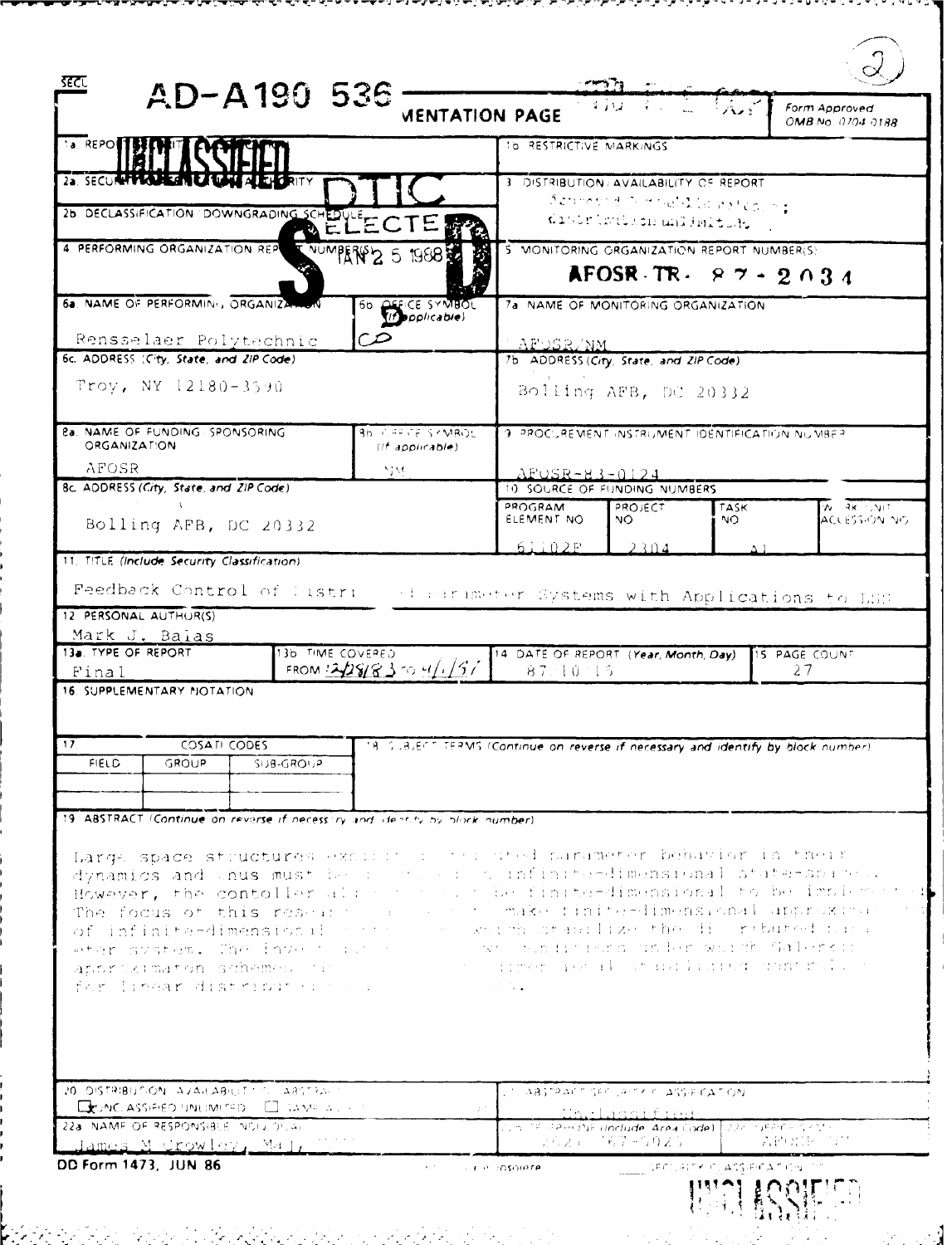# AFOSR-TR- $87 - 2034$

# Final Progress Report on AFOSR Grant No. 83-0124

# FEEDBACK CONTROL OF DISTRIBUTED PARAMETER SYSTEMS WITH APPLICATIONS TO LARGE SPACE STRUCTURES

 $12/28/83 - 9/1/87$ 

Principal Investigator: Mark J. Balas

Formerly with

Electrical, Computer and Systems Engineering Department Rensselaer Polytechnic Institute Troy, New York 12180-3590  $(518)$  266-6683

**いったい あいかん いっぱ あいいいい の面ののかのののののは あいかん こうしょう こうこう こうしょう こうしょう こうしょう こうしょう こうしょう こうしょう こうしょう** 

# On sabbatical leave for 1985/86 at

Laboratory for Electromagnetic and Electronic Systems Massachusetts Institute of Technology Cambridge, MA 02139  $(617)$  253-2068

### Presently with

Department of Aerospace Engineering Sciences and Center for Space Structures and Controls University of Colorado Campus Box 429 Boulder, Colorado 80309-0429  $(303)$  492-3177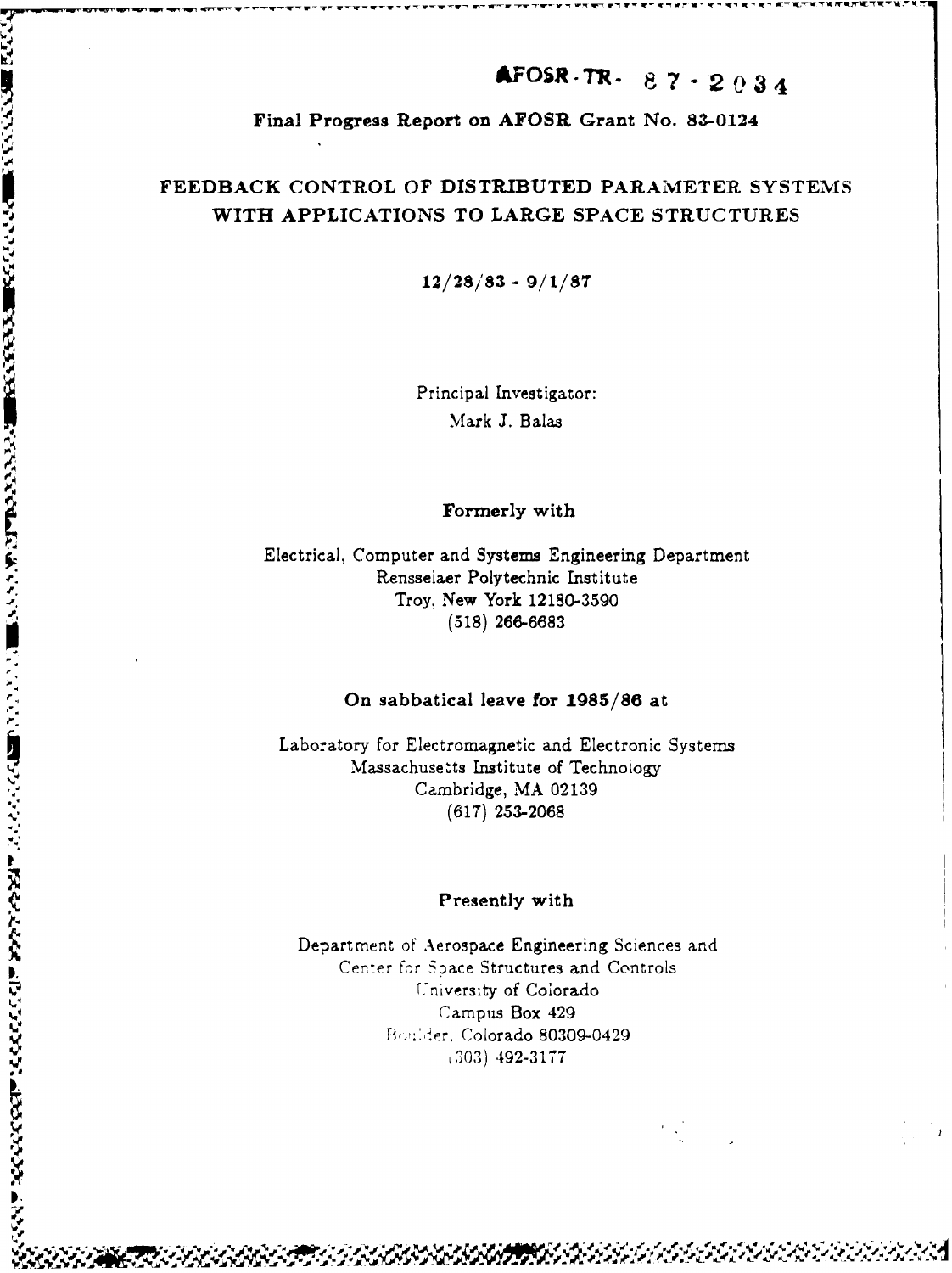#### 1.0 Finite-Dimensional Controllers for Infinite-Dimensional Systems

<sub>▀</sub>▀▀▚▀▙▀▙▀<del>▚▀▙▀▙▀▙</del>▀<del>▚▀▞▝</del>▛▀▛▀▛

**Many** engineering systems, such as large aerospace structures, exhibit distributed parmeter system (DPS) behavior and their dynamics <sup>2</sup>2-<br>
<sup>2</sup>2-<br>
<sup>2</sup>2-<br> **2 Excreme to the described on infinite-dimensional state-spaces on interactions, and the interactions of the most of the most of the most of the most be described on infinite-dimensional inter-space** fundamental constraint for feedback control of DPS is that the controller algorithm be finite-dimensional in order to be realized with an on-line computer and a finite number of control actuators and sensors. This is aspecially serious since there is no guarantee that a finite-dimensional controller can stabilize a DPS; in fact, there are examples to the **contrary.**

The most obvious, and most often used, approach to design of finite-dimensional controllers for DPS is to make a finite-dimensional approximation, i.e. reduced-order model (ROM), of the open-loop DPS and ! then design the controller directly from the ROM. In particular, when the exact modes of the DPS are known, such a controller can be designed from a low-order modal approximation; however, this does not necessarily lead to a stable closed-loop design.

We have taken a very different apprcach: make finite-dimensional approximations of infinite-dimensional controllers which stabilize the OPS. We concentrate on exponential stability, rather than weak or strong, stability of the DPS because of its robustness to bounded perturbations. We have shown conditions under which Galerkin approximation schemes of a quite general nature can yield finite-dimensional stabilizing controllers for linear DPS. Furthermore, in the special case where the modes of the DPS are known, this leads to a

**0**

-2-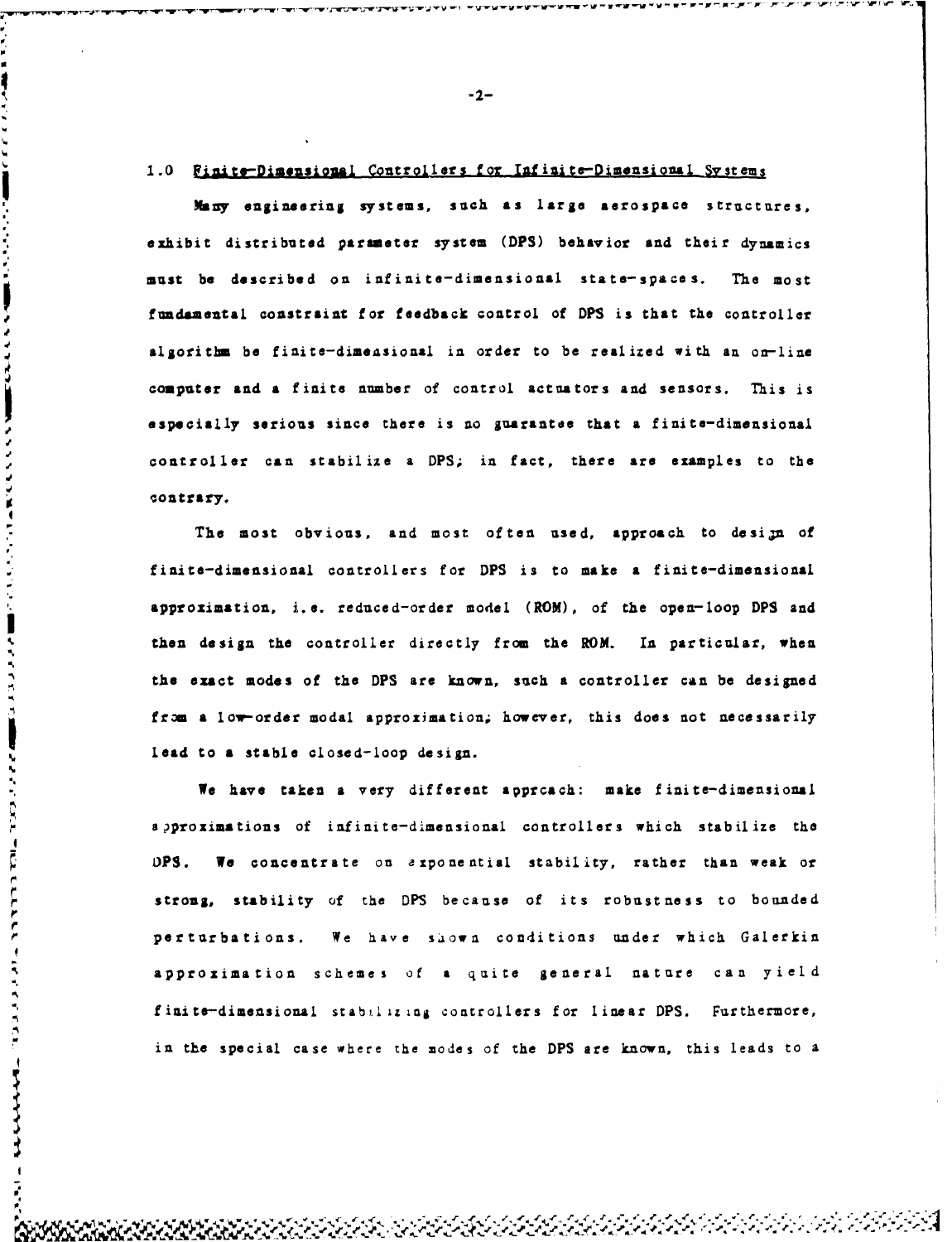special form of the controller: it is the old modal controller augmented by a residual mode filter which counteracts the observation spillover terms in the sensor outputs to produce stable closed-loop operation. Even when exact modal kuvledge is not available, good approximate modal data can **be** used effectively for such designs.

#### 2.0 Direct Adaotive Control of Linear DPS

このことに、この「このこと」ということに、「自己にしたもののの自由」のことに、このことに、このことに対していることには、このことになったということに

**TERMITED PERSONAL** 

**Contractor** 

E

Ě

To our knowledge there has aever been a proof of stable adaptation of a finite-dimensional adaptive algorithm in closed-loop with a linear DPS. In analytical terms this is a nonlinear, time-varying, infinitedimensional stability problem. We have taken **a** model reference adaptive control approach using command generator tracker concepts to produce a finite-dimensional direct adaptive controller for linear **DPS** defined on Hilbert spaces. We have shown that such schemes are Lagrange stable, i.e. all trajectories enter a small neighborhood of the origin and never leave; the size of this neighborhood can be estimated; see Ph.D. Thesis of I. Wen.

Accesion For NTIS CRA&I in an  $\sim$   $\sim$   $\sim$ せいしついき  $\sim$  and

 $-3-$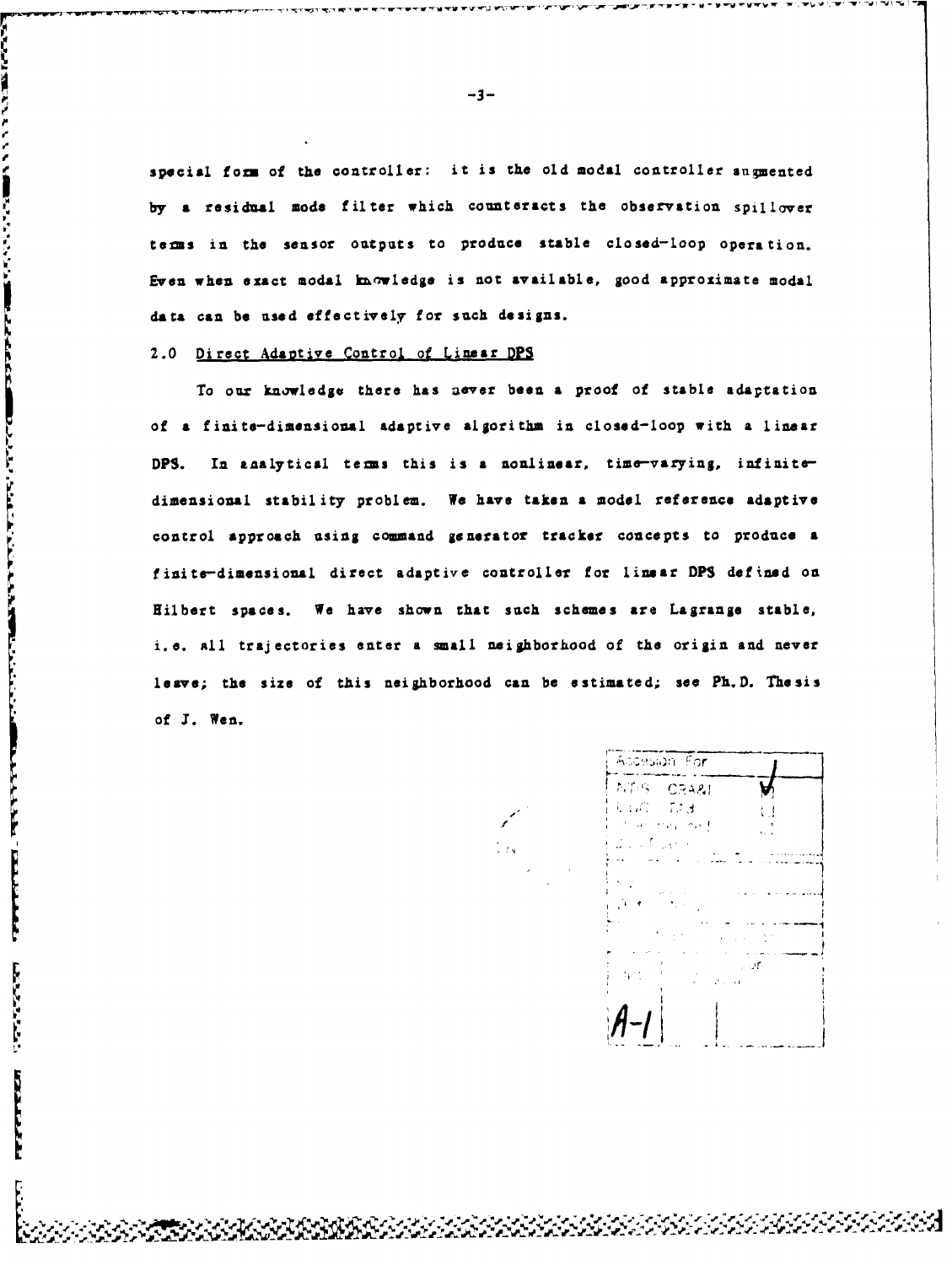#### Publications

The following papers have been published or accepted for publication.

- "Linear Distributed Parameter Systems: Closed-Loop Exponential  $(a)$ Stability with a Finite-Dimensional Controller," Automatica, Vol. 20, 1984, pp. 371-377.
- "A Connection Between State-Space and Doubly Coprime Fractional  $(h)$ Representations," (with C. Nett and C. Jacobson), IEEE Transactions on Automatic Control, Vol. AC-29, 1984, pp. 831-832.
- "Optimal Quasi-Static Shape Control for Large Aerospace Antennae,"  $(c)$ J. Optimization Theory and Application, Vol. 46, No. 2, June 1985.
- "Finite-Dimensional Control of Distributed Parameter Systems by  $(d)$ Galerkin Approximation of Infinite-Dimensional Controllers," J. Math. Analysis and Application (to appear).
- "New Results in Finite-Dimensional Control of Stabilization of  $(a)$ Linear Distributed Parameter System," IEEE Control and Decision Conference, Las Vegas, Nevada, December 1984.
- "Galerkin Modeling and Feedback Control of Linear Distributed  $(f)$ Parsmeter Systems" (with J.G. Hsieh), 27th Midwest Symposium on Circuits and Systems, West Virginia University, Morgantown, West Virginia, June 1984.
- $(g)$ "Some Results on Closed-Loop Stability with Reduced-Order Controllers Using Aggregation Methods" (with A. Jain), ibid.
- (h) "Reduced-Order Modeling and Finite-Dimensional Stabilizacion of Linear Distributed Parmeter Systems Via Galerkin's Technique" (with J.-G Hsieh), 22nd Allerton Conference on Communication, Control and Computing, Monticello, Illinois, October 1984.
- (i) "New Directions in Asymptotically Stable Finite-Dimensional Adaptive Control of Linear Distributed Parameter Systems," Workshop on Identification and Control of Flexible Structures, Jet Propulsion Laboratory, Pasadena, California, June 1984.
- $(i)$ "Stable Direct Adaptive Control of Linsar Infinite-Dimensional Systems Using a Command Generator Tracker Approach" (with H. Kaufman and J. Wen), ibid.
- $(\mathbf{k})$ "Reduced-Order Adaptive Control of Distributed Parameter Systems" (with Z. Islam), 18th Annual Conference on Information Sciences and Systems, Princeton University, Princeton, New Jersey, March 1984.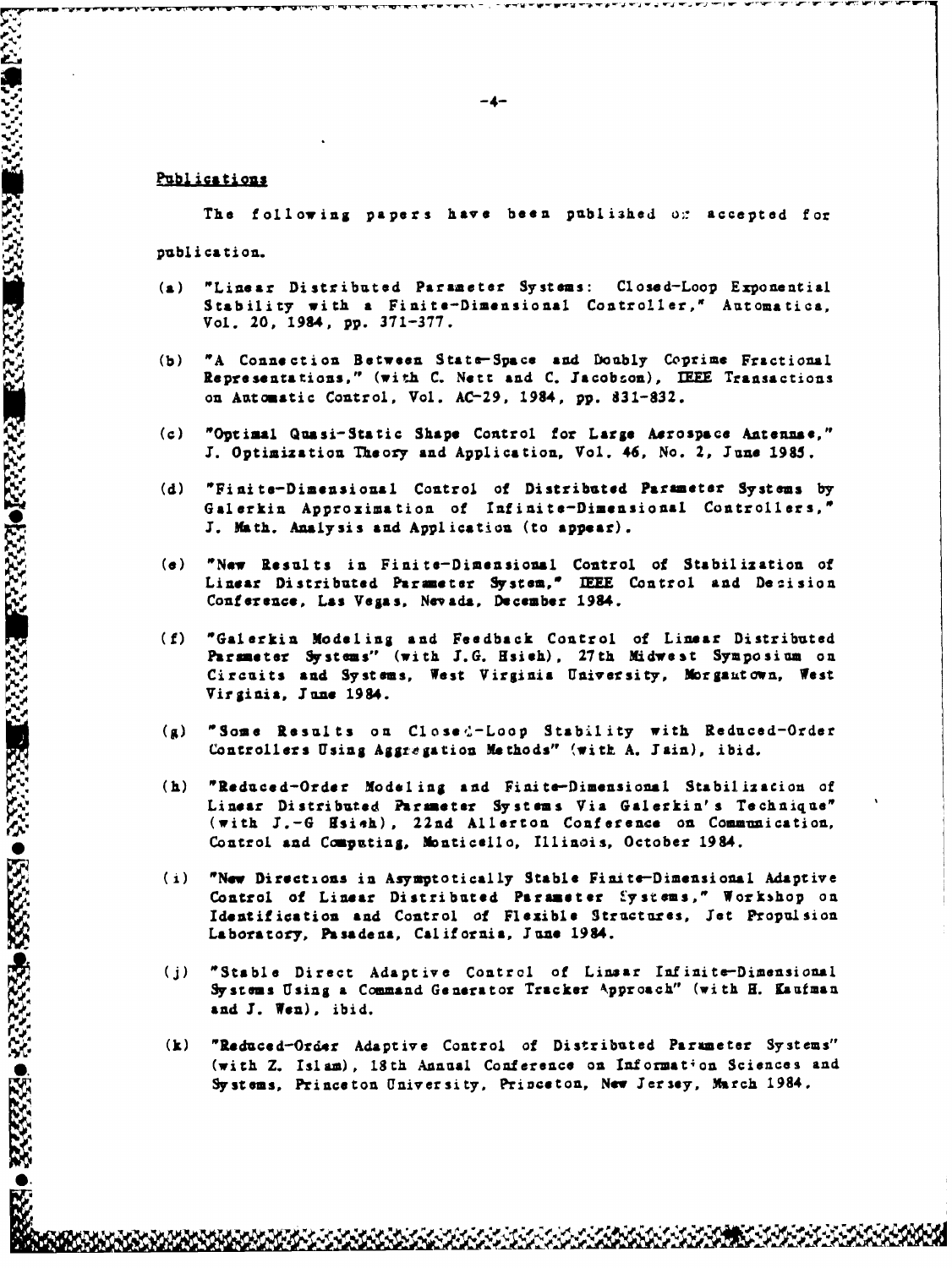- (1j "The Structure of Diccrete-Time Finite-Dimensional Control of Distributed Parameter **Systems,"** I. Math. Analysis and Application, Vol. 102, 1984, pp. 519-538.
- **(i)** "Ezponentially Stabilizing Finite-Dimensional Controllers for Linear Distributed Param<sub>ster</sub> Systems Described on a Banach Space." IEEE Control 85 Conference, University of C mbrid<sub>ã</sub>e, England, July 1985.
- (n) "Finite-Dimensional Stabilization of Linear Distributed Parameter Systems Via Galerkin's Technique" (with J.-G. Hsieh), Fifth VPI SU/AIAA Symposium on Dynamics and Control of Large Structures, Blacksburg, Virginia, **Tune** *1985.*
- (o) "Direct Adaptive Control in Hilbert Space" (with **1,** Wen), ibid; also presented at the Fourth Yale Workshop on Applications of Adaptive Systems Theory, Yale University, New Haven, CT, MA 1985.
- (p) "Finite Dimensional Controllers for Limaar Distributed Parameter Systems: Exponential Stability using Residual Mode Filters," IFAC Workshop on Estimation and Control of Uncertain Systems, Boston, MA, **IJune 1985.**
- (q) Invited participant in Workshop on Control Systems Governed by Partial Differential Equations with Applications to Large Flexible Structures, Clearwater, Florida, March **1985.**
- (r) "Exponentially Stabilizing Finire-Dimensional Controllers for Linear **DPS:** Galerkin Approximation of Infinite-Dimensioual Controllers," I. Math. Analysis of **Appl.** (to appear).
- (s) "Boundary and Interior Control of Parabolic **OPS** Using Finite-Dimensional Compensators" (with Z. Gu), 19th Annual Conference on Information Sciences and Systems, The lohns Hopkins University, Baltimore, MD, March **1985.**

**a~-** *e;,* **AM** *e* -.

i<br>D

**Channel Community** 

 $-5-$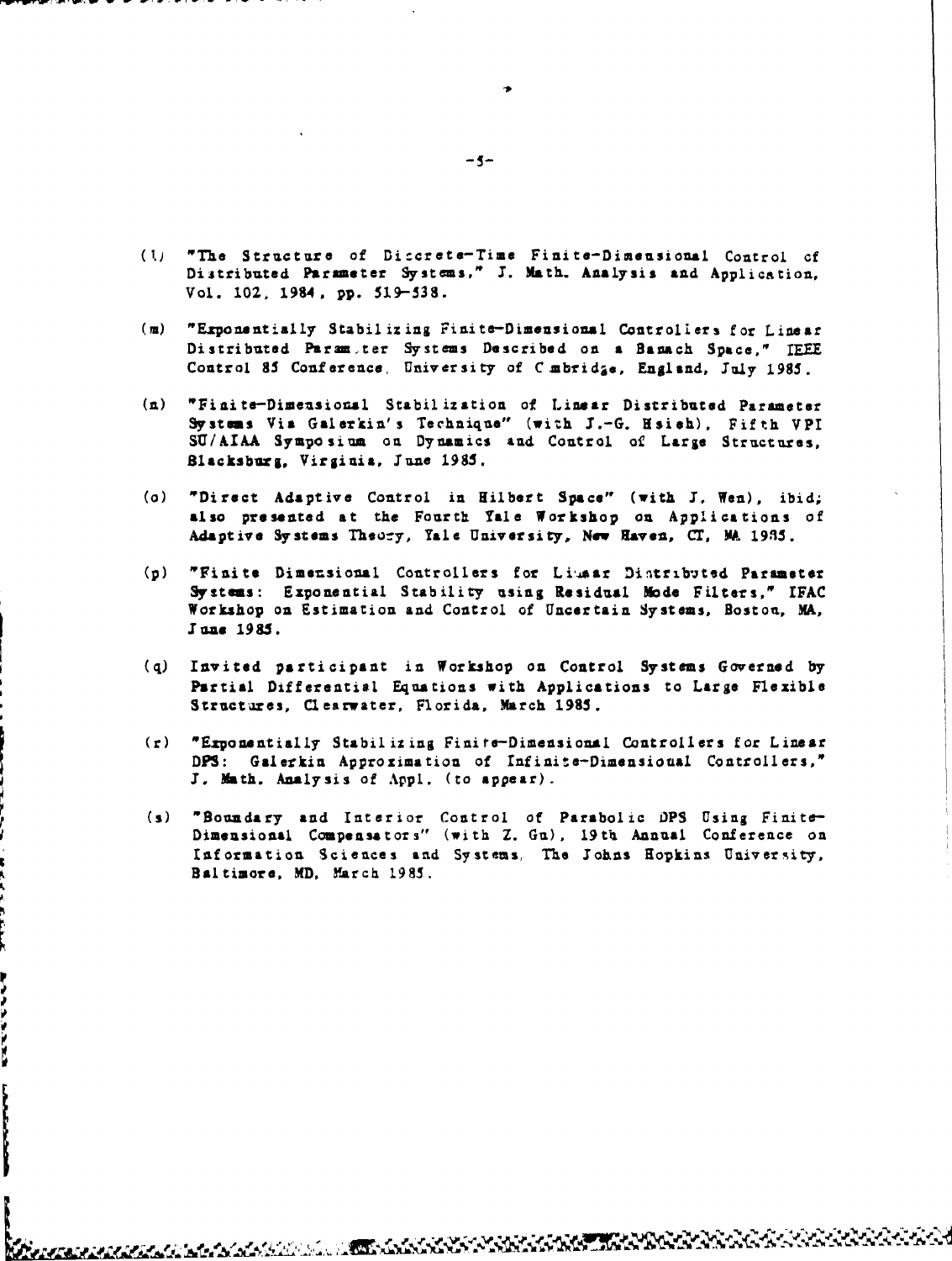#### ADAPTIVE RESIDUAL MODE FILTER CONTROL OF

DISTRIBUTED PARAMETER SYSTEMS FOR LARGE SPACE STRUCTURE APPLICATIONS

----------

א תוכן האירועים עישובים עישובים לישובים ובשירות התעוד של השימושים

by

Jang J. Cuyang

An Abstract of a Thesis Submitted to the Graduate

Faculty of Rensselaer Polytechnic Institute

in Partial Fulfillment of the

Requirements for the Degree of

DOCTOR OF PHILOSOPHY

Major Subject: Computer and Systems Engineering

> The original of the complete thesis is on file in the Rensselaer Polytechnic Institute Library

Approved by the **Examining Committee:** 

Mark J. Balas, Thesis Adviser

le keer  $\mathbf{r}$ 

O'Malley, Jr., Member Robert E.

のいけまでいったんだいことを見えています。 あかがく かんかん いっこう しゅうしょう こうしょう こうしょう こうしょう こうかい こうしょう こうしん こうしょう

溪

Howard Kaufman, Member

Un a Desurto

Alan A. Desrochers, Member

Rensselaer Polytechnic Institute Troy, New York

May 1987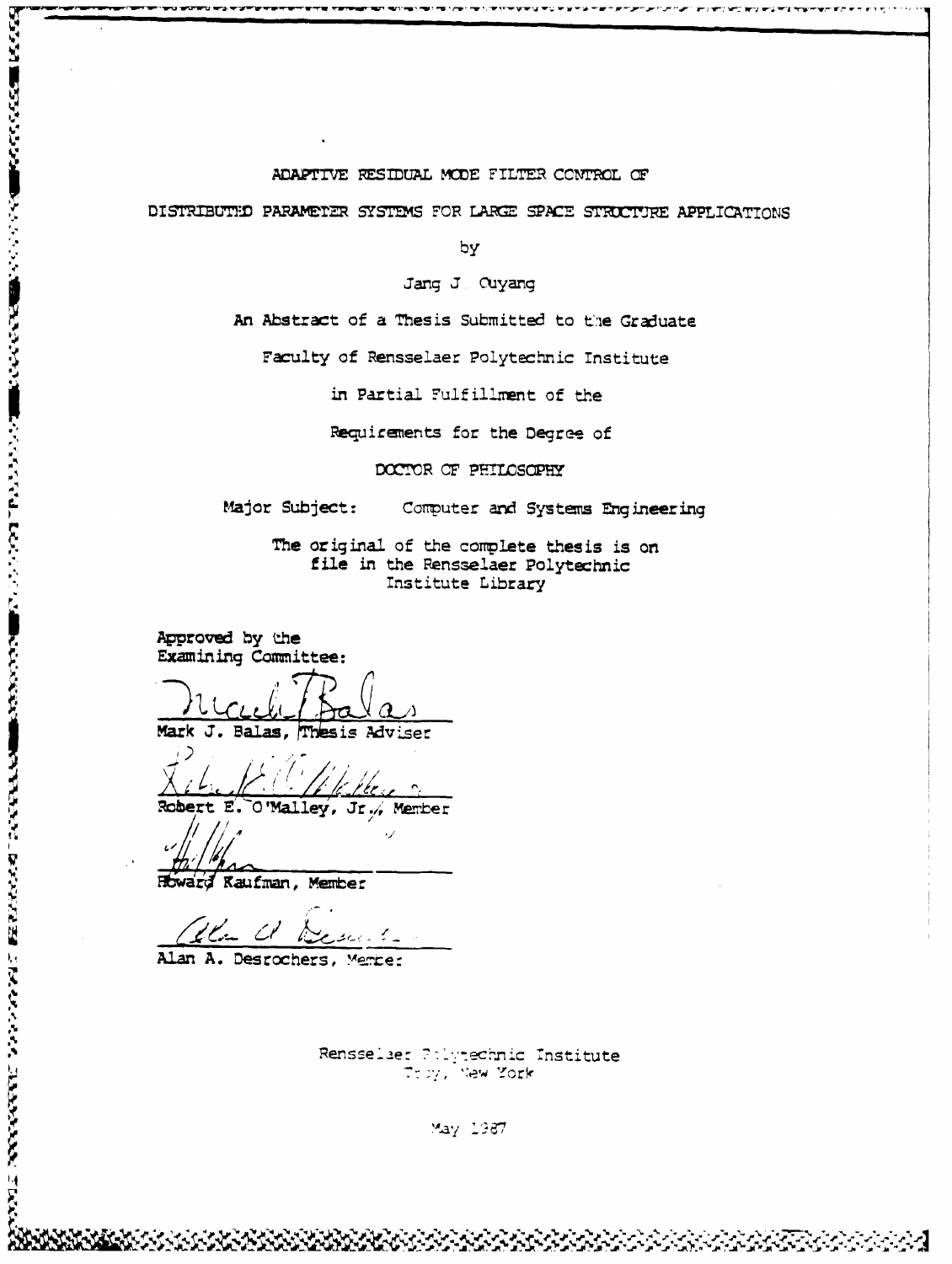### Abstract

 $\mathbf{P}$ 

Ą

■こくてき アドロ 勝 クラクママコ (機能)けんたくだく 発見 たきこと ロコ 見 勝 そうきょう

D

Modal control has often been proposed as a. way to design stabilizing low order controllers for Distributed Parameter Systems (DPS). However, it is well known that such controllers, designed from a. reduced order modal model, do not necessarily stabilize the actual DPS. **In** this paper, we prove that exponential closed-loop stability can always be achieved by the addition of **a** very low order Residual Mode Filter (RMF; Due to the uncertainty of modal data for the Large Space Structure  $(LSS)$ , a real-time adaptive controller has been designed and tested successfully viz computer simulation. The controller, implemented in a digital minicomputer, consists of a modal Reduced-Order Modet (ROM) controller, **a** bank of RMfs and a bank of Frequency Locked Loops (FLL) with associated bandpass filters for realtime parameter identification. Three DPS examples: A simply supported Euler-Bernoulli beam, **a** telegraph equation and a. Space based Laser (SBL) beam expander are presented to illustrate the application of this concept.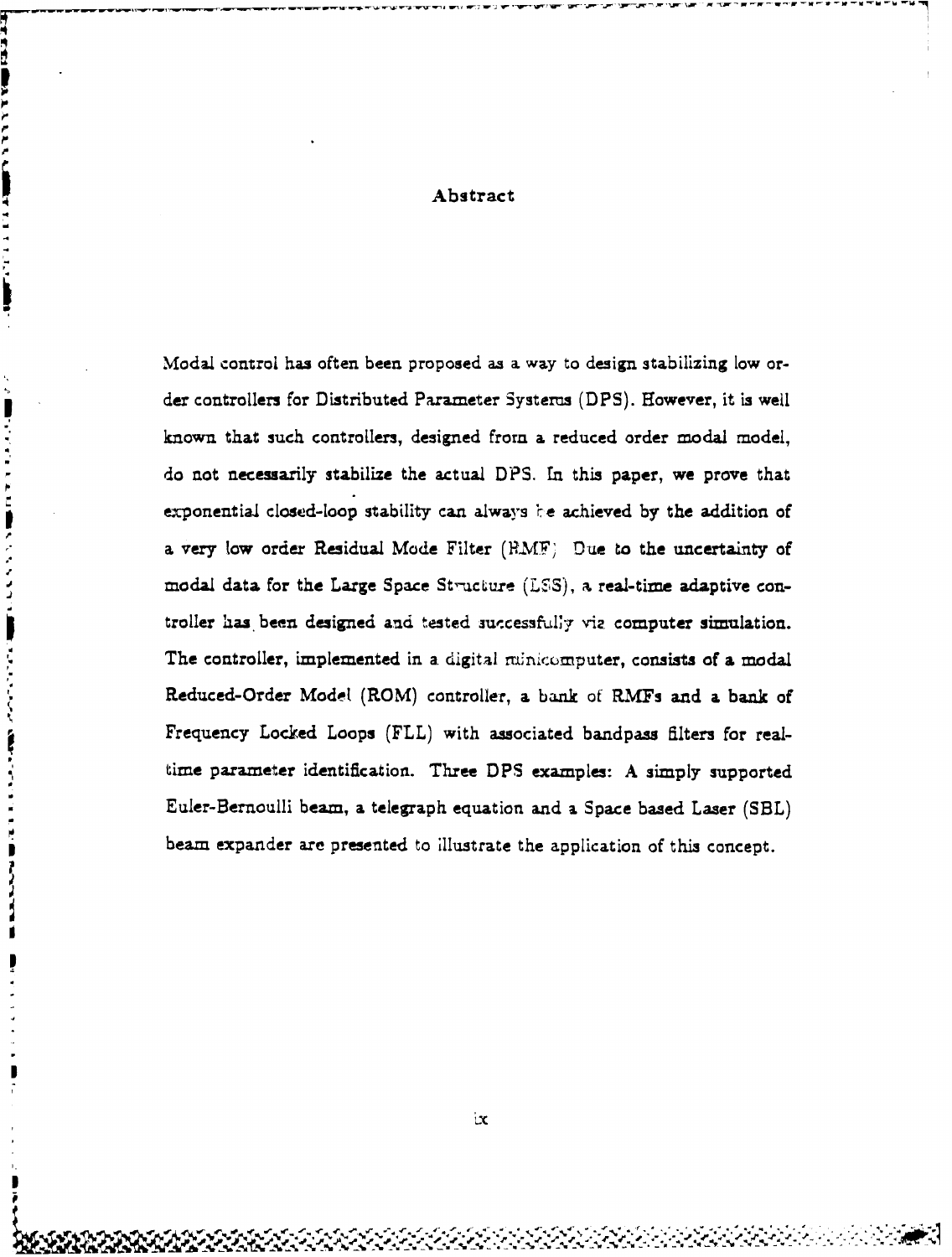# REDUCED ORDER STABILITY AND CONTROL OF LINEAR

### DISTRIBUTED PARAMETER SYSTEM.

by

Abhinandan Jain

A Thesis Submitted to the Graduate

Faculty of Rensselaer Polytechnic Institute

in Partial Fulfillment of the

Requirements for the Degree of

DOCTOR OF PHILOSOPHY

Major Subject: Electrical Engineering

Approved by the Examining Committee:

ŀ

 $\mathbf{t}$ 

AND ONE OF THE PROPERTY OF PROPERTY AND THE STATE OF THE PARTY OF THE CONTRACT OF THE PROPERTY OF THE PARTY OF THE PARTY OF THE PARTY OF THE PARTY OF THE PARTY OF THE PARTY OF THE PARTY OF THE PARTY OF THE PARTY OF THE PAR

M. J. Balas, Thesis Advisor

H. Kaufman, Member

A. Z. Manitius, Member

G. Habetler, Meniocr

Rensselaer Polytechnic Institute Troy, New York

December 1986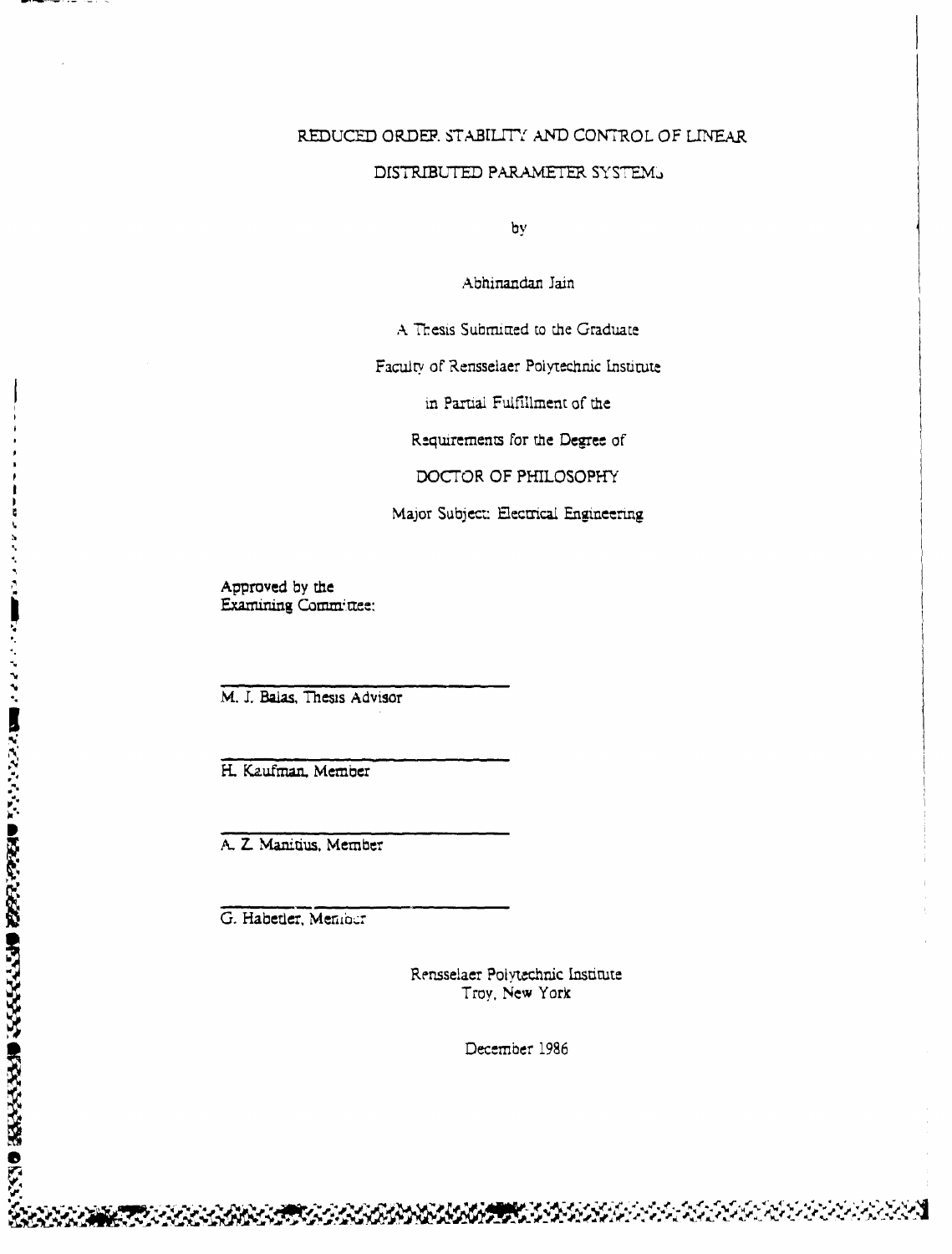*K74,*

22.22

こくさん こうしょう こくしょう こうしょう こうしょう こうしょう こうしょう こうしょう こうしょう こうしょう こうしょう こうしょう こうしょう こうしょう

For distributed parameter systems (DPS), which are inherently infinite dimensional. a full order compensator is not feasible and reduced order compensators must be designed. Often reduced order compensator designs are based on a reduced order model (ROM) of the system. Issues related to such compensators are the subject of this thesis, and algebraic techniques are the main toot used to study them. Using a special kind of fractional representation. we obtain several properties of a parametrization of stabilizing compensators including a bound on the order of a stabilizing compensator. Using this fractional representation for the ROM. a new method for the design of reduced order stabilizing compensators is developed. The method is simple to use and is illustrated by an example in which we design a First order stabilizing compensator tor an unstable DPS governed by the telegraph equation. The method can be extended to problems where features such as sensitivity minimization and disturbance rejection are additional design goals. We show that every exponentially stabilizing compensator is in fact an observer-based compensator for a ROM of a stabilizable and detectable realization of the plant. Moreover, this ROM is associated with a pair of stabilizing subspaces for the system. We also studied properties of a fixed order optimal **LQG** compensator. which are known to be observer-based compensators for a ROM **ot'** the system. We show that a fixed order optimal LQG compensator is also optimal for another realization of the plant. and here again the ROM is associated with stabilizing subspaces. Under some conditions, the compensator is related via modal projections to the full order optimal LQG compensator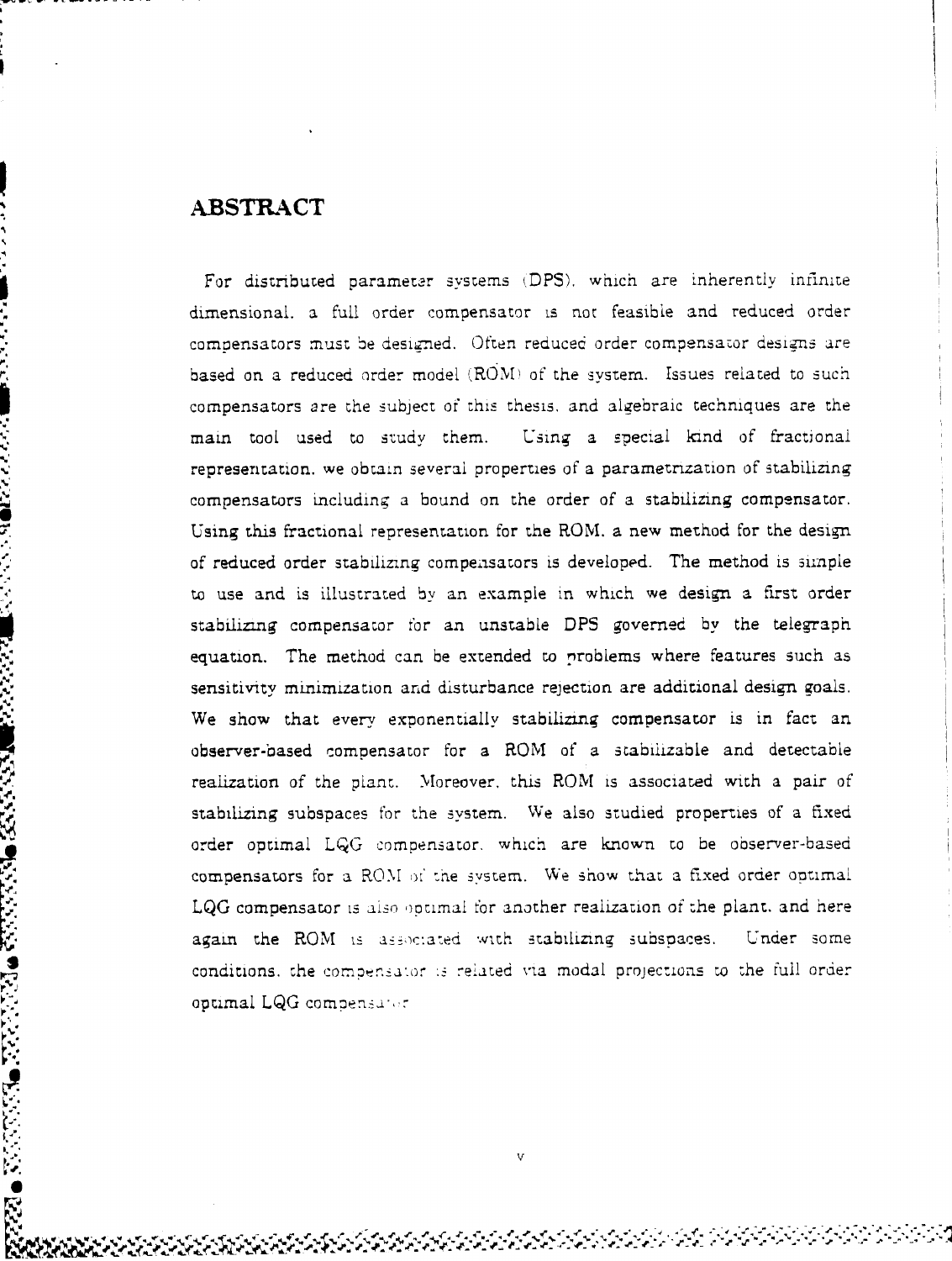# DIRECT ADAPTIVE CONTROL IN HILBERT SPACE

by

John Ting-Yung Wen

An Abstract of a Thesis Submitted to the Graduate

Faculty of Rensselaer Polytechnic Institute

in Partial Fulfillment of the

Requirements for the Degree of

DOCTOR OF PHILOSOPHY

Major Subject: Electrical Engineering

The original of the complete thesis is on file in the Rensselaer Polytechnic Institute library

Approved by the Examining Committee:

Mark J. Baias, Thesis Advisor

Andrejz Manitius, Member

Marshall Slemrod, Member

Rensselaer Polytechnic Institute<br>
Troy, New York

June 1985 (For Braduation August 1985.)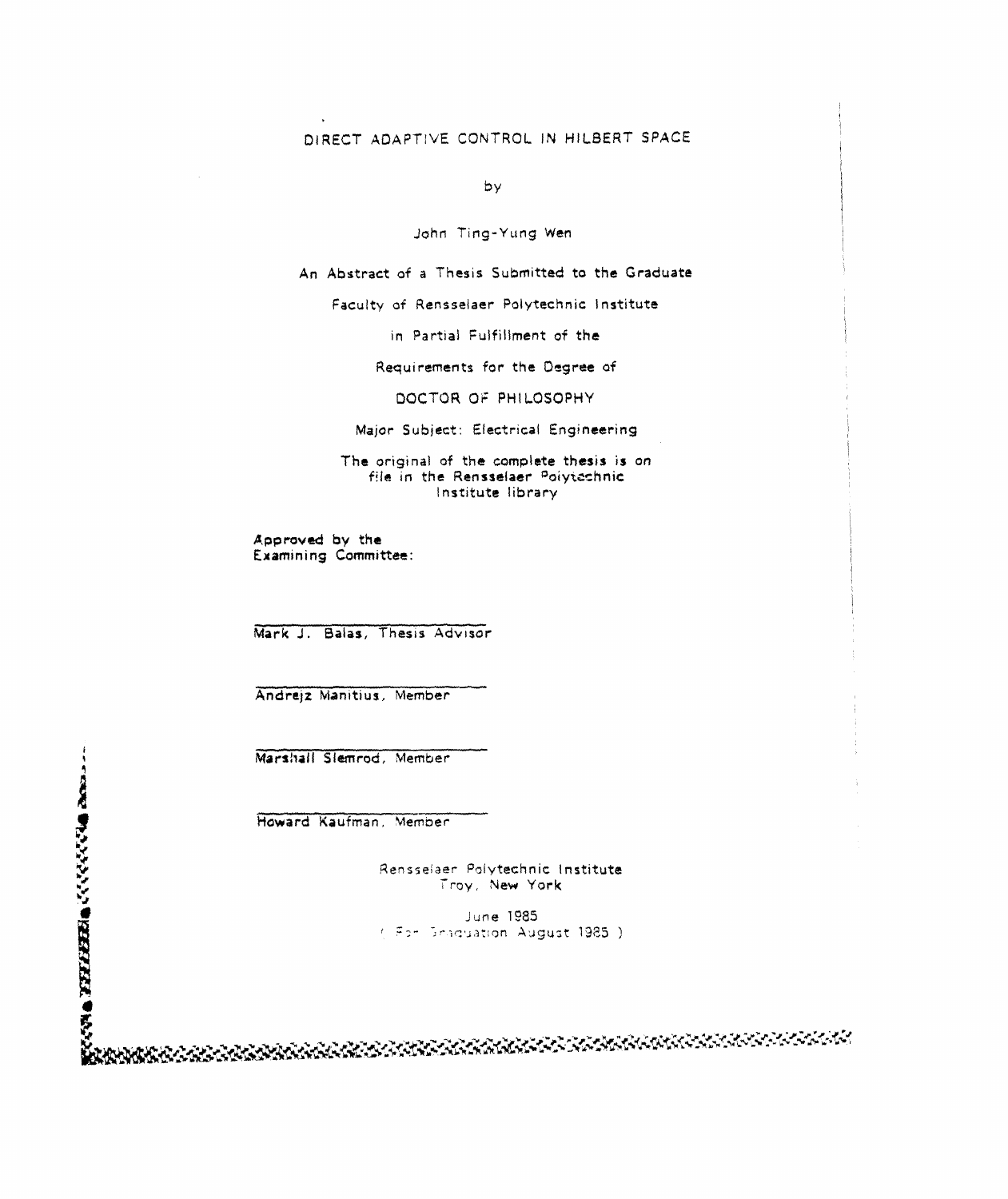Though great advances have been reported in adaptive control for single-input/single-output (SISO) systems and some multi-input/multi-output (MIMO) systems, a large amount of a priori structural information of the plant is needed for most of the methods prooosed. This is unsatisfying because all physical systems have some unmodelled dynamics and structure and operate in noisy environment. In fact, in many high performance control system design, the distributed nature of the plant must be taken into account. These distributed parameter systems may be modelled by delayed differential equations, partial differential equations or integral equations. They must be analysed in the appropriate infinite-dimensional state space.

A particular approach, model reference adaptive control (MRAC) with command generator tracker (CGT) concept, adopts a set of assumptions that are not system dimension dependent. The method has been applied successfully to some finite-dimensional systems and show promise for thu infinite-dimensional state space generalization. In this thesis, the scheme is modified in order to make the transition of this theory from finite dimensions to the infinite-dimensional Hilbert Space **4** mathematically rigorous. As a bonus, the modified scheme also improves performance in the finite-dimensional case in terms of rate of convergence, robustness with respect to unmodelled dynamics, input and output disturbances and parameter variation. We have also relaxed the model matching condition to an asymptotic form. The proposed modification can also be idomed to other adaptive control schemes yielding improvement in repustness. Three DPS examples, heat

しんかんかん ひんかい いんきん にんかんだんがん きんかい ここにん いっしょう しょうじょう

 $\bullet$ F.F. viii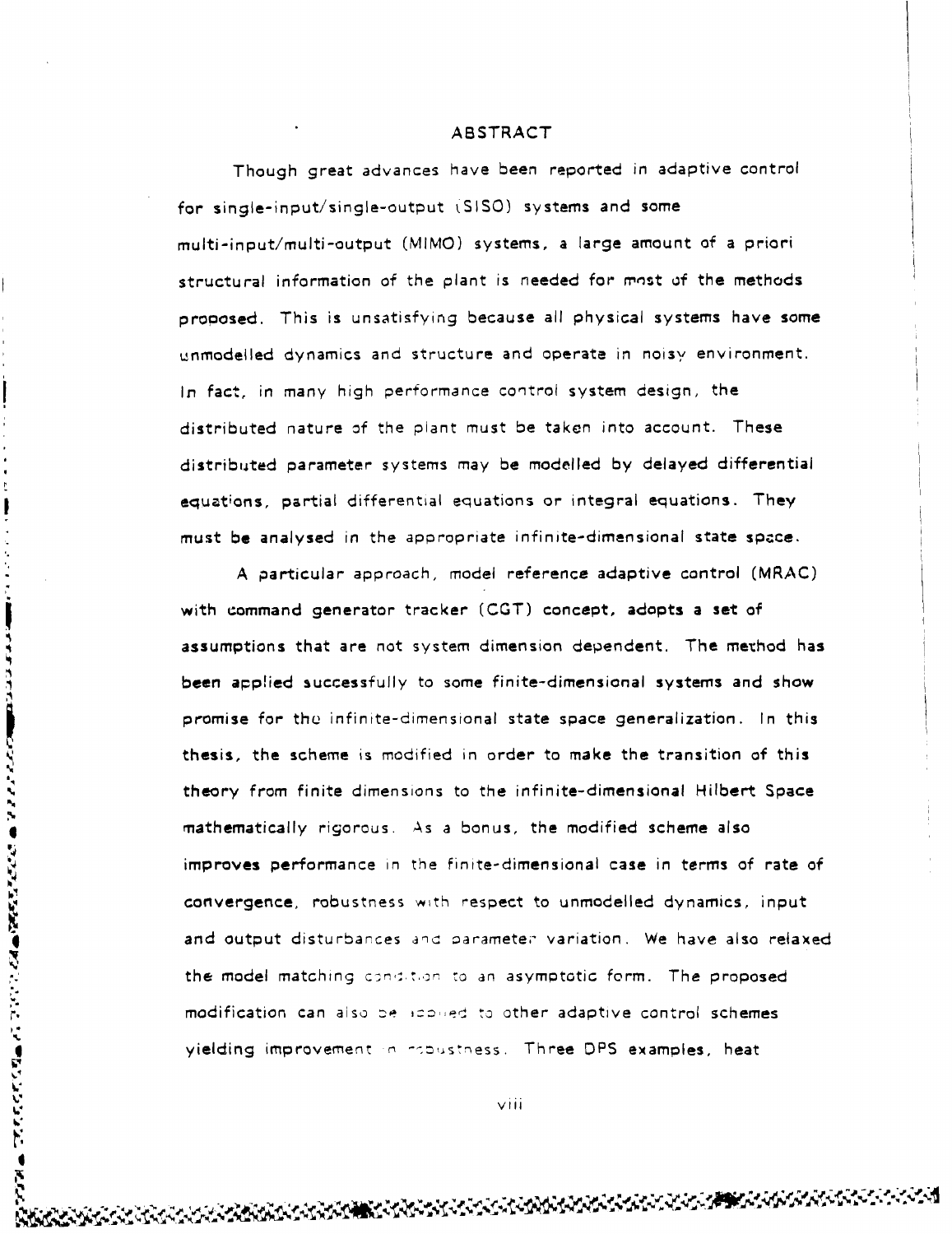equation and'beam equation with marginally stable rigidbody modes and first order delay equation, and many finite-dimensiona! examples are given to illustrate the application of this scheme.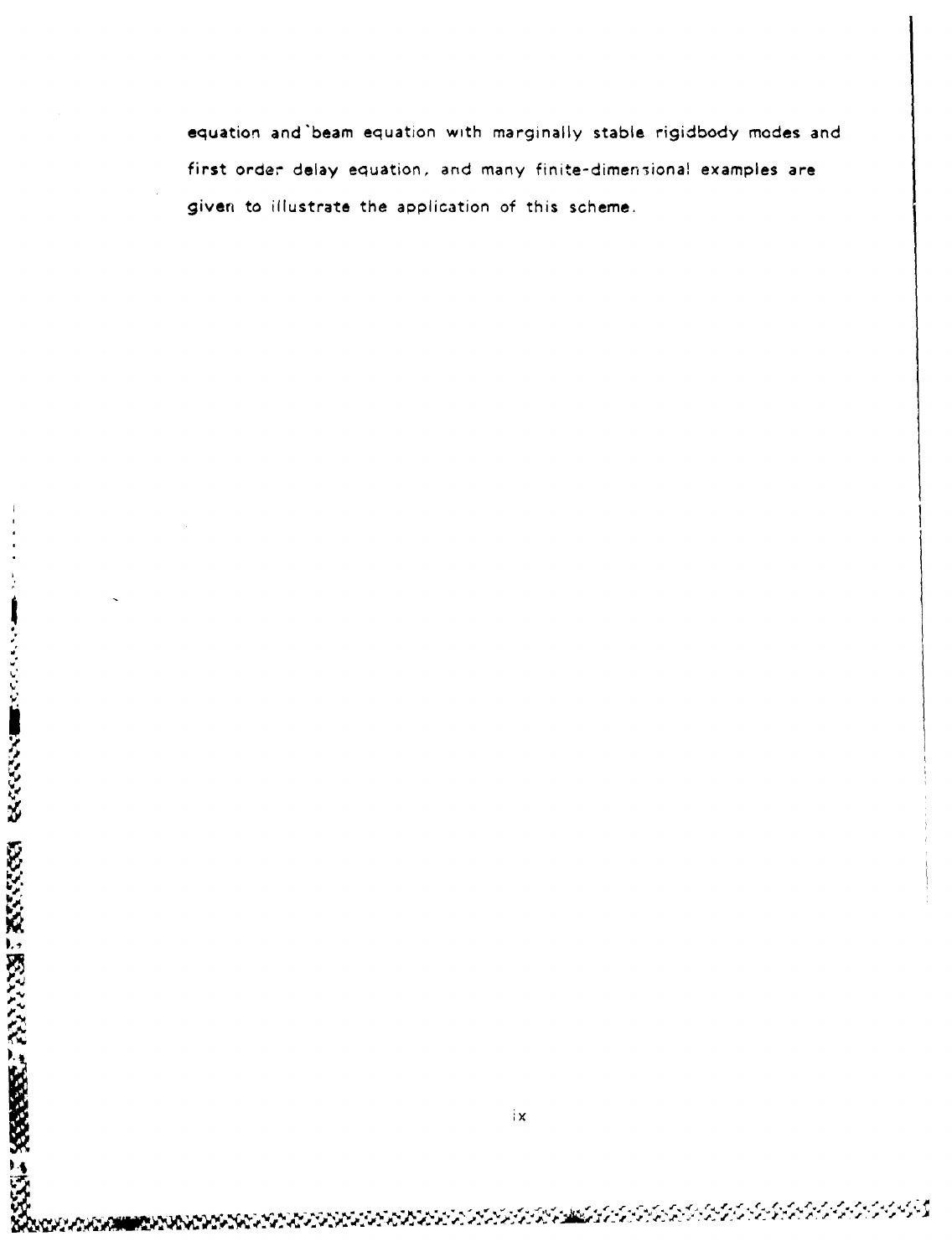FTNITE-DIMENSIONAL FEEDBACK CONTROL OF A CLASS OF LINEAR INFINITE-DIMENSIONAL SYSTEMS VIA GALERKIN APPROXIMATION

by

Jer-Guang Hsieh

An Abstract of a Thesis Submitted to the Graduate

Faculty of Rensselaer Polytechnic Institute

in Partial Fulfillment of the

Requirements for the Degree of

DOCTOR OF **PHILOSOPHY** 

Major Subject: Electrical Engineering

The original of the complete thesis is on file in the Rensselaer Polytechnic Institute Library

Approved **by** the Examining Coumittee:

**lop**

ñ,

**ASSESSED** 

**ANG** 

じんこうが

n:<br>O

U:

Mark **J.** Balas, Thesis Adviser

George N. Saridis, Member

George J. Habetler, Member

Marshall Slemrod, Member

Rensselaer Polytechnic Institute Troy, New York

December 1984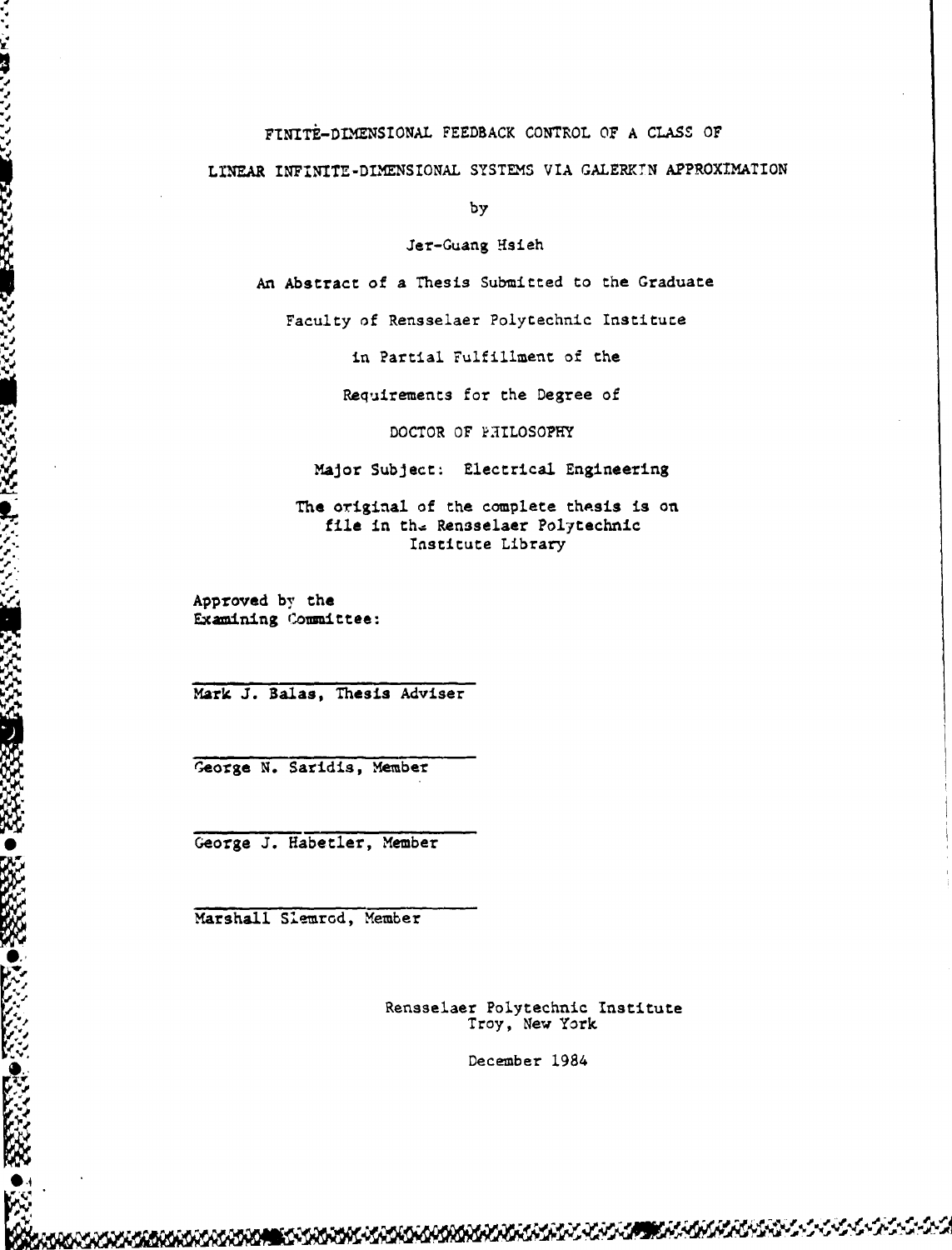ਰਾਮ ਸਾਹ ਦਾ ਹੋ ਜਾਣ ਨਹੀਂ

Control of the distributed parameters (DPS) usually involves dynamical descriptions on infinite-c aensional Hilberg or Banach spaces of functions. For a linear stabilizable and detectable DPS, an infinite-dimensional feedback controller exists so that the closed-loop sy3tem is stable. However, this infinite-dimensional controller generally cannot be implemented with practical computers and devices. Consequently, the reduced order modeling of DPS becomes extremely cruicial for finite-dimensional controller design. In this thesis, Galerkin (or finite element) methods are presented as a way to develop finitedimensional Galerkin controllers by approximating the infinite-dimensional stabilizing controller for a class of linear DPS. This investigation will give a very simple sufficient condition, i.e. the test of nonsingularity of a matrix for a finite-dimensional Galerkin feedback controller to perform as well as the infinite-dimensional stabilizing controller.

**r-. -p7**

'1

 $\overline{\mathbf{R}}$ 

A BARA A BARA A BARA A BARA A BARA A BARA A BARA A BARA A BARA A BARA A BARA A BARA A BARA A BARA A BARA A BAR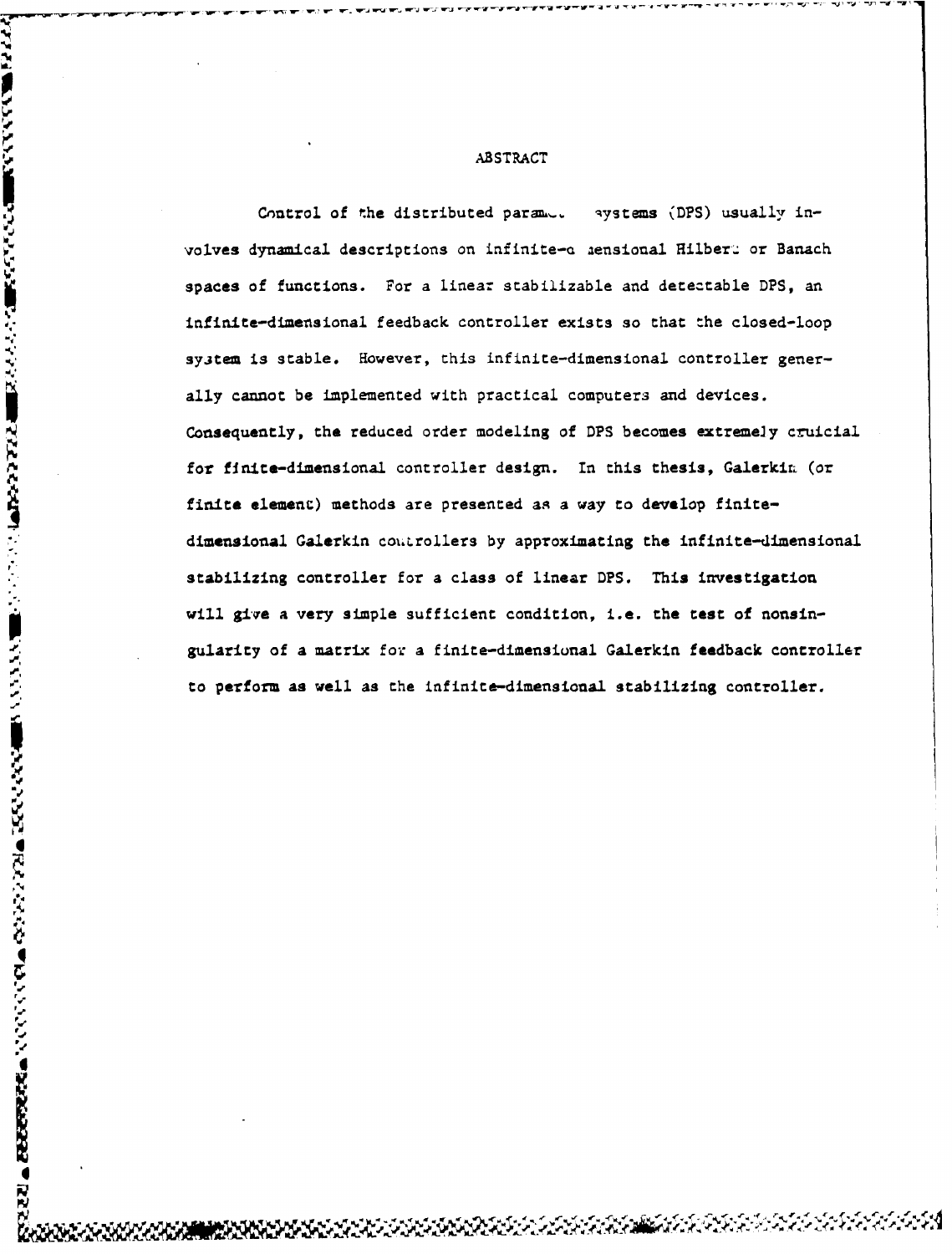# INVESTIGATION OF APPLICATION OF AN EXTENDED KALMAN FILTER FOR PARAMETER ESTIMATION IN DISTRIBUTED PARAMETER SYSTEMS

by

Alan B. Jenkin

A Thesis Submitted to the Graduate Faculty of Rensselaer Polytechnic Institute in Partial Fulfillment of the Requirements for the Degree of MASTER OF SCIENCE

Approved:

**Recent** 

**FASSASSE** 

**ESSESSION** 

**RESERVE AND** 

**EXERCISE CONTRACTORS** 

essor Ma 'k Thesis Advisor

Rensselaer Polytechnic Institute Troy, New York

December 1984<br>December 1984<br>December 1984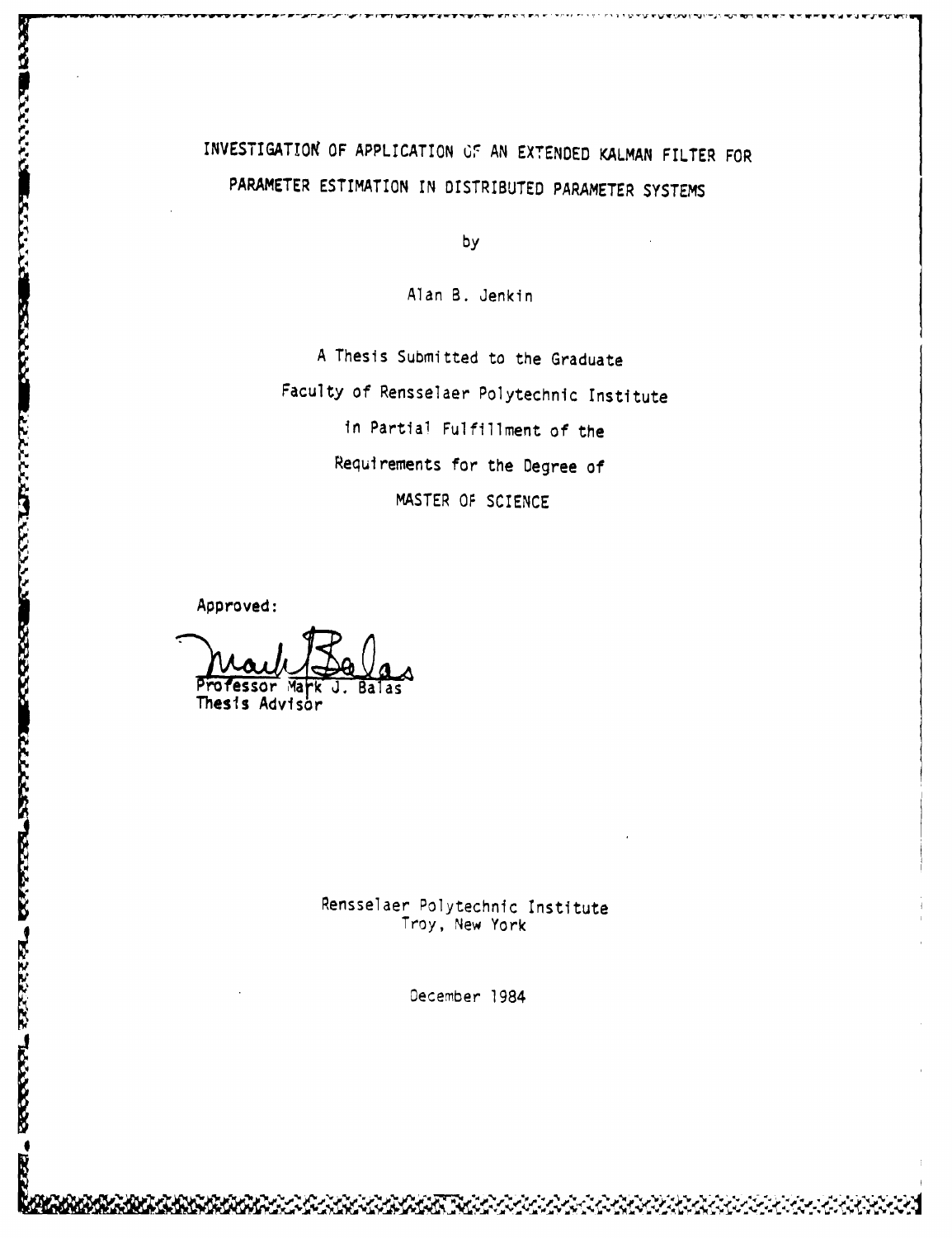A candidate method of on-line parameter estimation for distributed parameter systems (OPS) has been tested In the case of an elastic vibrating string via computer simulation. This method incorporates the jse of a constant-gain extended Kalman filter, the design of which is based on a finite dimensional approximation or reduced order model (ROM) of the OPS. Because the unknown parameters are treated as additional ROM states to be estimated by the filter, the resulting filtering problem becomes non-linear and is therefore linearized about a desired **OPS** state to facilitate calculation of the filter gains. Time varying error covariance update equations are not included for on-line implementation because of the computational burden imposed by relatively high filter order, and subsequently the time invariant filter-gains are calculated by solving the steady state Riccati error covarlance equations. For successful filter operation the DPS must be kept away from its unforced equilibrium so that the parameters are identifiabl..

Results from simulations of a variety of vibrating string cases are promising and indicate that the designer has a fairly high degree of control over filter performance.

÷х

**Fri**

**W**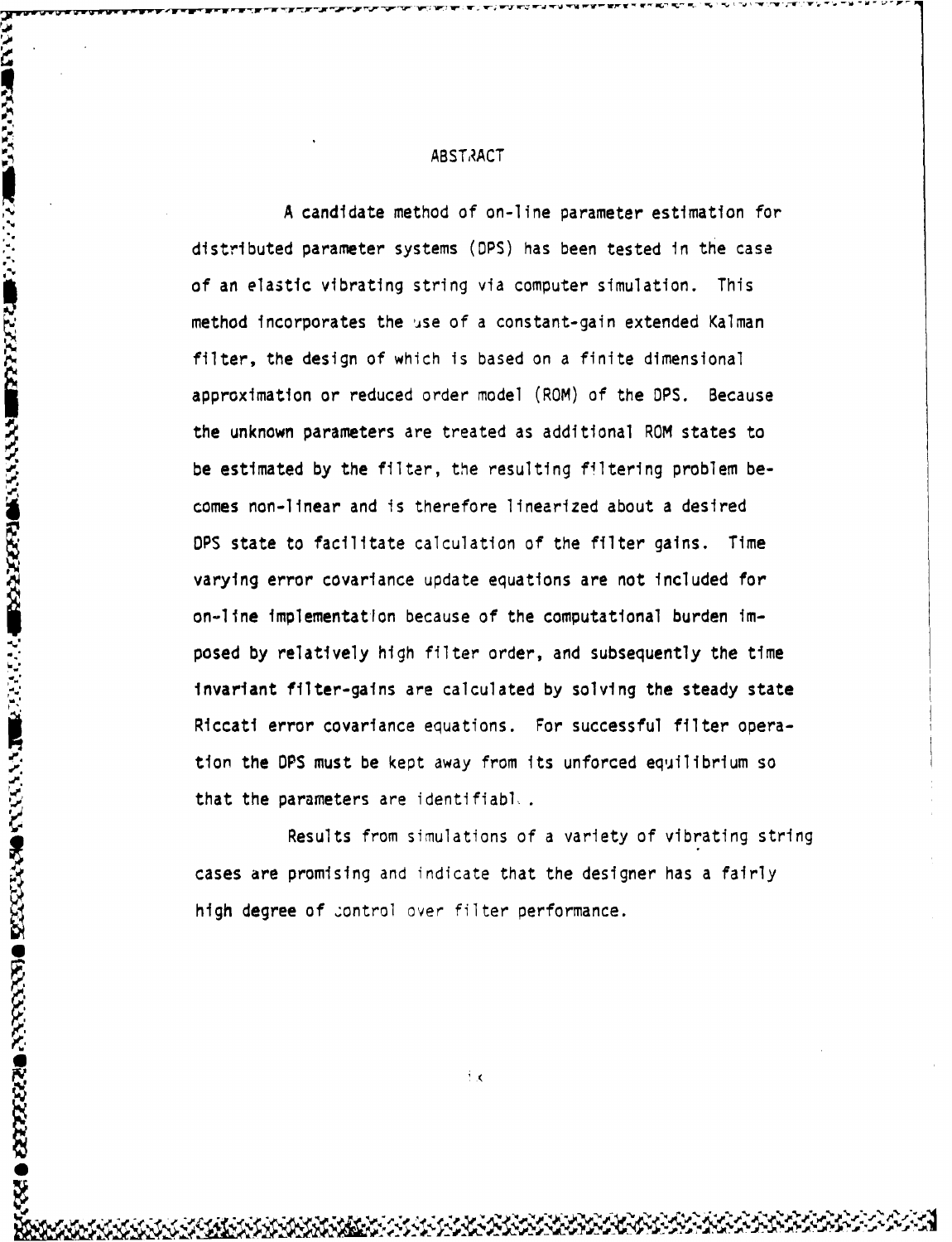# BOUNDARY AND INTERIOR CONTROL OF PARABOLIC DPS USING FINITE DIMENSIONAL COMPENSATORS

by.

Zhougmei Gu

A Thesis Submitted to the Graduate Faculty of Rensselaer Polytechnic Institute

in Partial Fulfillment of the

Requirements for the Degree of

MASTER CF SCIENCE

Approved:

**Real** 

**BEATING THE REAL PROPERTY** 

**EXECCESS** 

**AXXXXX** 

33332

**KANAKA O RESERVE O RESERVE** 

Mark J. Balas<br>Thesis Advisor

# Rensselaer Polytechnic Institute Troy, New York

August 1984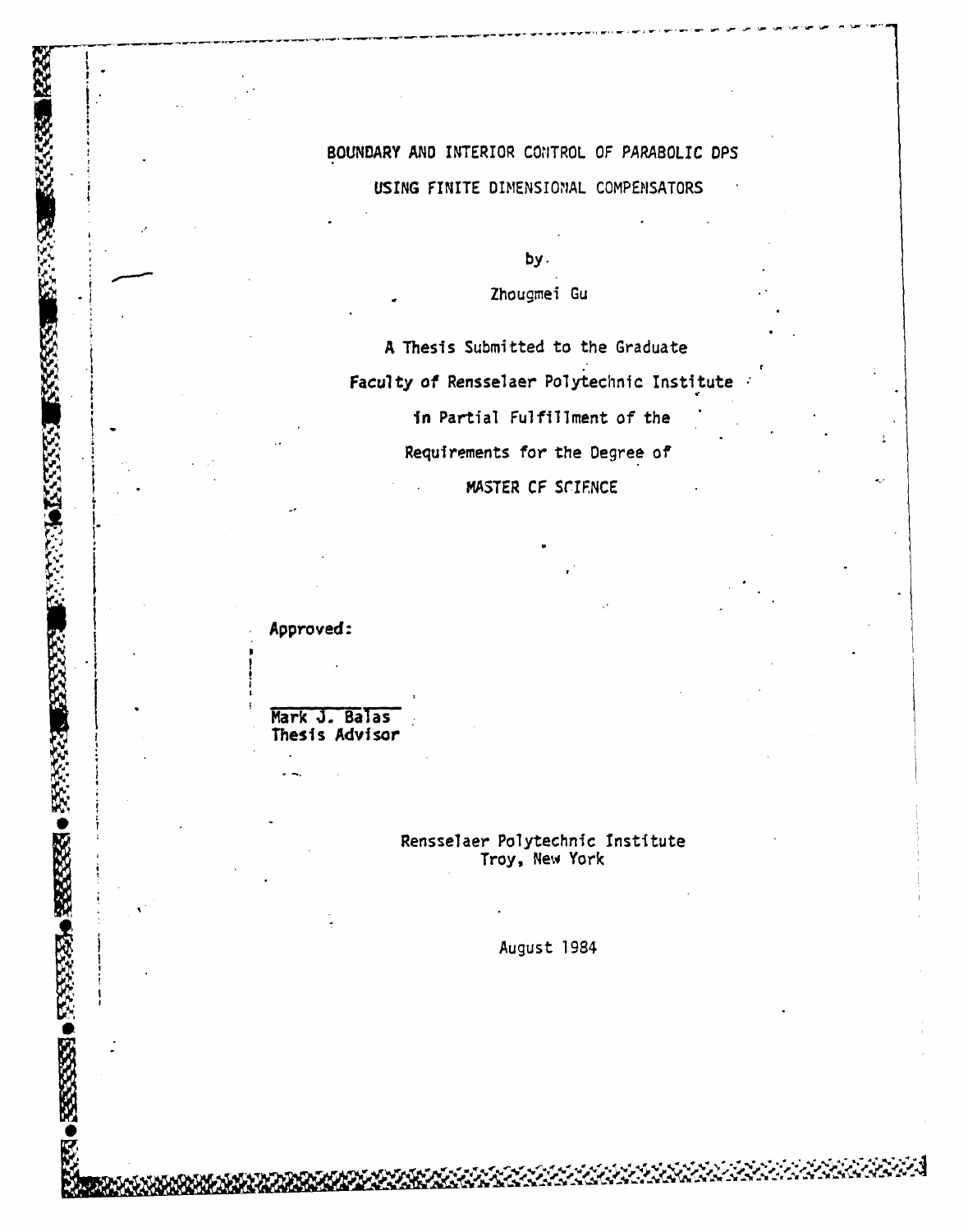Many high performance systems must be modelled by partial differential equations. Generally speaking, it is not possible to implement an infinite dimensional feedback controller for these distributed parameter systems. It is proved that, for a class of parabolic distributed parameter systems with bounded or unbounded feedback control and observation which satisfy certain conditions, there exist finite dimensional compensators.

PRIES BREEZ EN MONDERE NAVAR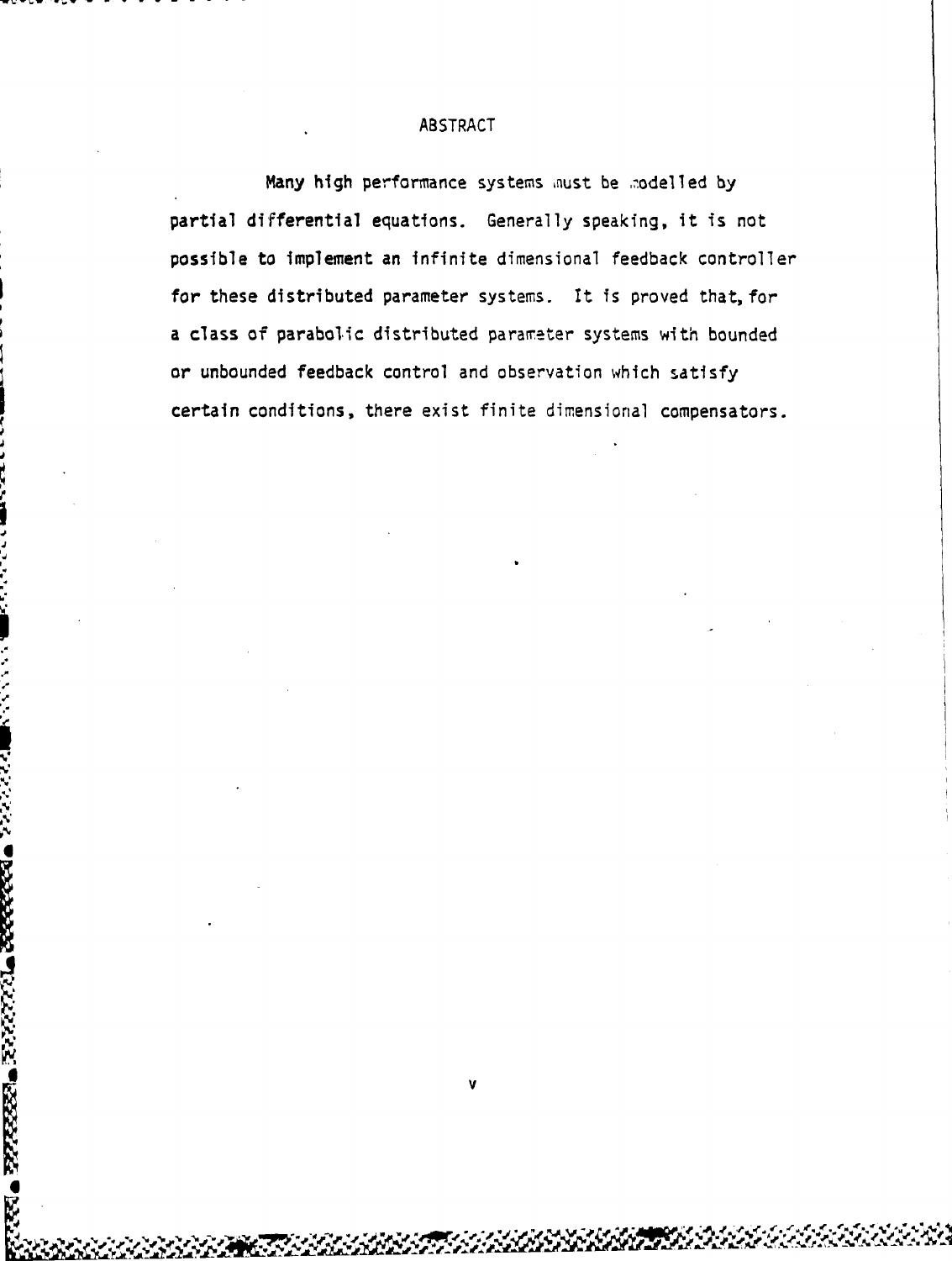# MbMODEUNG **AND** CONTROL OF WEB GUIDING **PROCESSES**

by

Lisa Sievers

An Abstract of a Thesis Submitted to the graduate

Faculty of Rensselaer Polytechnic Institute

in Partial Fulfillment of the

Requirements for the Degree of

L"OCTCR OF PHILOSOPHY

Major Subject: Computer and Systems Engineering

The original of the complete thesis is on file in the Rensselaer Polytechnic Institute Library

Approved by the **Approved by the Examining Comittee:**<br> **Approved by the Examining Comittee:**<br> **Alan A. Desrochers, Mark J. Balas, Thesi<br>
Conald A. Drew, Mem<br>
Victor Roytburd, Mem<br>
Victor Roytburd, Mem** 

Mark J. Balas, Thesis Adviser

Alan A. Desrochers, Member

Donald A. Drew, Member

Victor Roytburd, Member

Rensselaer Polytechnic Institute Troy, New York

August 1987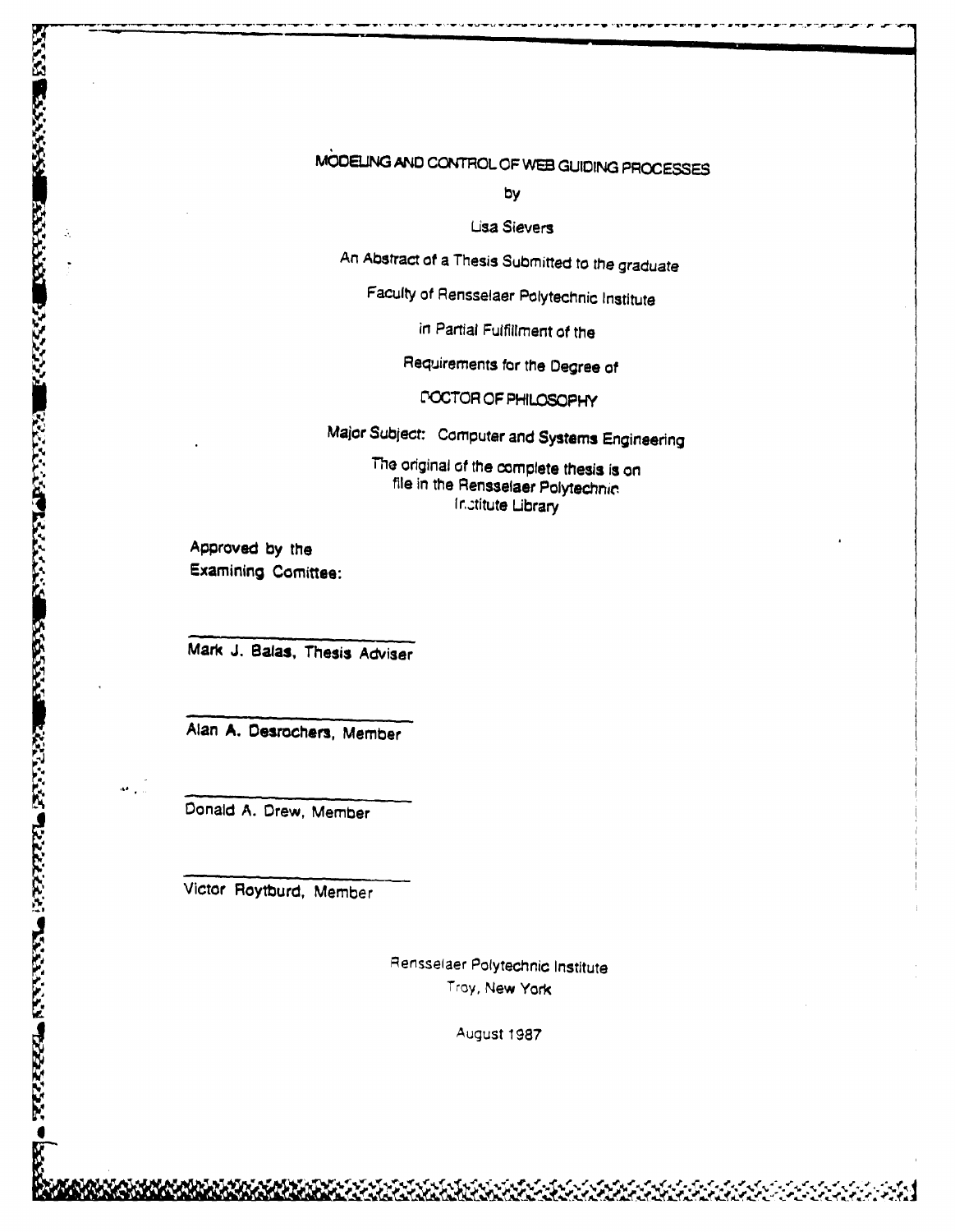## Abstract

Three distributed parameter models for the lateral dynamic behavior of a moving web in an n-roller system were investigated. A span of web moving longitudinally and under tension, was modeled as either a string, an Euler-Bernoulli beam, or a Timoshenko beam. A quasi-static simplification based upon spectral separation was made to simplify the models. Boundary conditions at the web-roller interface were determined from the kinematics of web roller interaction. The kinematics of web contact on a roller was also investigated. Actuator dynamics were introduced through the formulation of the boundary conditions. Closed-loop simulations, using a state space version of the simplified model, were in agreement with experimental results only when the web was modeled as a Timoshenko beam. The model was manipulated into a form suitzble for modern multlvarlable control design.

Disturbance rejection of a forced input was the objective of the control design. It was shown that disturbance rejection can be achieved at a specified location in the web path if one actuator is used in the control loop. More importantly, it was shown that complete disturbance rejection everywhere downstream  $\phi^*$  the control loop is possible if two actuators are used in the control system.

**1.0**

i<br>F

**V**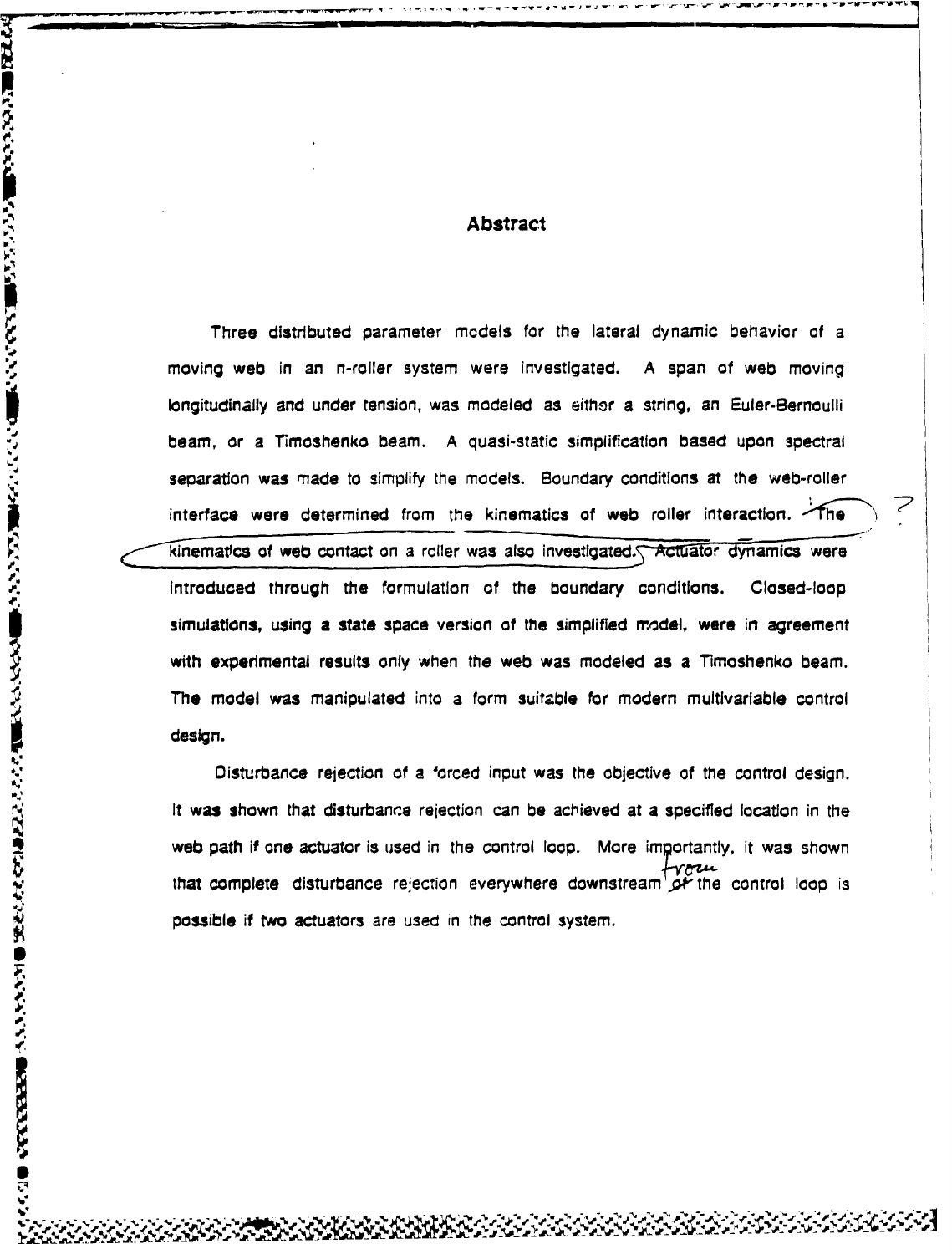OPTIMAL SAPF. CONTROL OF QUASI-STATIC LINEAR DISTRIBUTED PARAMETER SYSTEMS FOR APPLICATION TO LARGE AEROSPACE ANTENNAE

by

Lisa Anne Sievers

A Thesis Submitted to the Graduate

Faculty of Rensselaer Polvtechnic lnstitute

in Partial Fulfillment of the

Requirements for the Degree of

MASTER OF SCIENCE

Approved by:

ないこう 地方さい こうかん 風味だいこうどく

**DESCRIPTION AND LONGITY OF A REPORT OF A STREET** 

Thesis Advisor

Rensselaer Polytechnic Institute Trov, New York

I, Iay **1985)**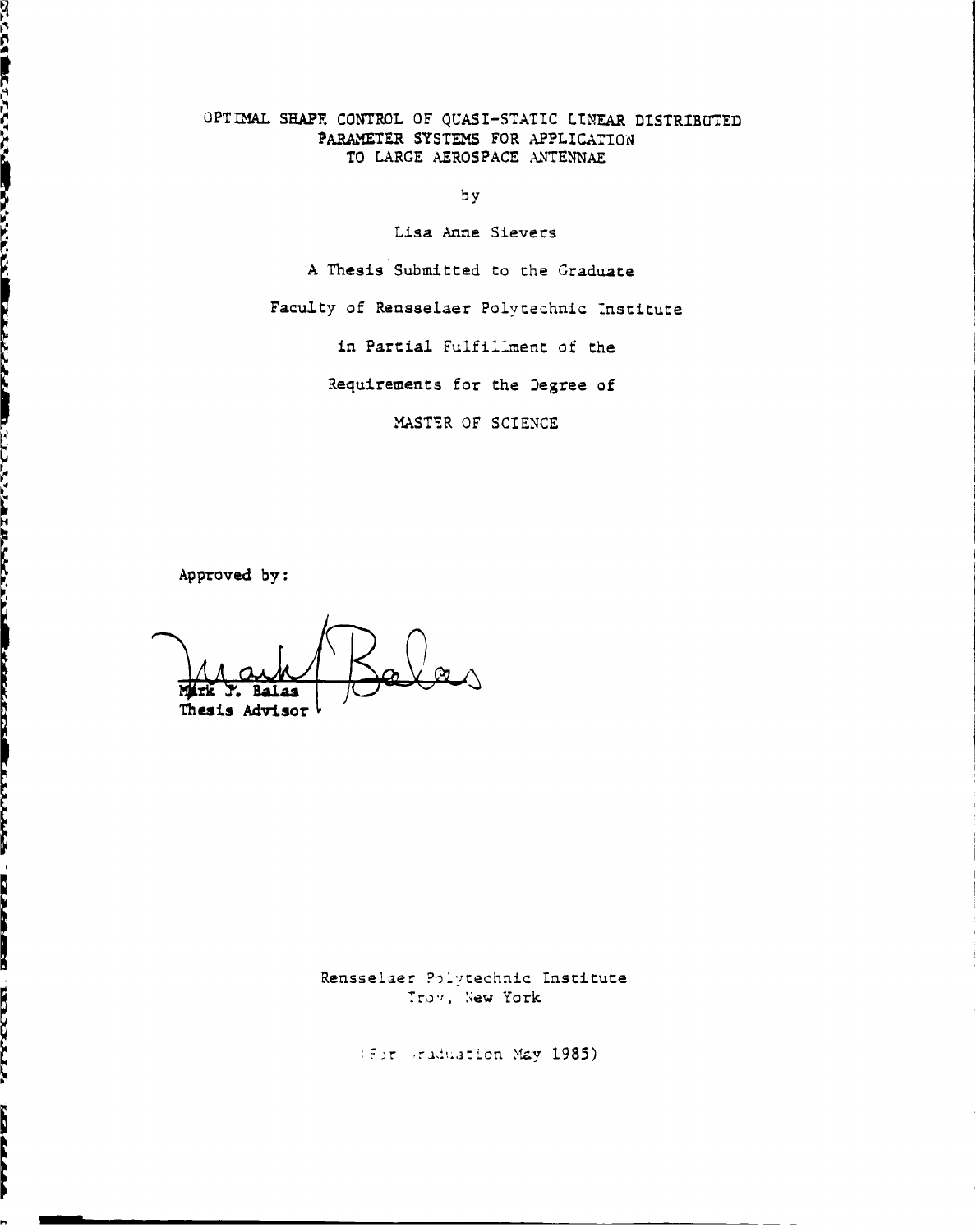We propose an on-line control approach which will adjust the steady-state shape of a large antenna arbitrarily close to any achievable desired profile. The method makes use of distributed parameter system theory and allows refocusing using a limited number of control actuators and sensors.

The controller gains are calculated by approximating the solution to an infinite-dimensional optimal quasi-static control problem. The Galerkin (finite element) approximation method is used for model reduction. We prove that both gain and state convergence can **be** achieved by using the proposed approximation scheme. We also prove that the performance index of the approximate controller converges monotonically to the performance index of the infinitedimensional optimal quasi-static con **rol.** problem.

 $\cdot$ r

**RANDER CONSTANT** 

**INGSSSSは、近代的の間違うないのからないと思います。** 

ý

Se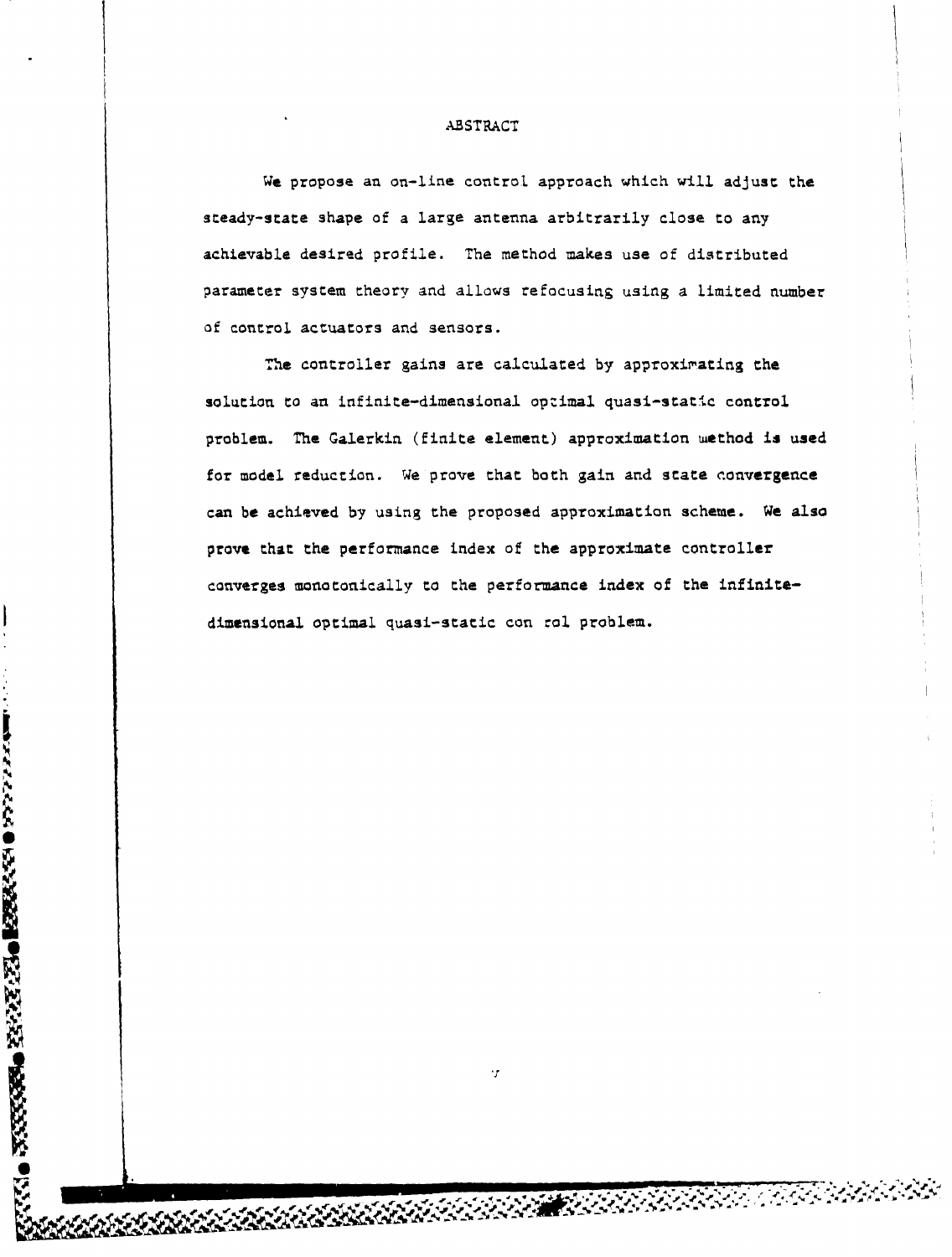SOME ASPECTS OF THE STRUCTURE AND STABILITY OF A CLASS OF LINEAR DISTRIBUTED SYSTEMS

RRAL

by

Clas A. Jacobson

Department of Electrical, Computer, and Systems Engineering Rensselaer Polytechnic Institute Troy, New York 12181

#### ABSTRACT

In this paper the structure with respect to dynamic output feedback stabilizability of a class of I near distributed parameter systems is examined. The class of linear distributed parameter systems considered are time-invariant state space systems on infinite dimensional Banach spaces with bounded sensing and control.

Connections are made with the algebra of transfer functions developed by Callier and Desder and the state space systems under consideration. These connections show the necessity of an assumption used in the literature known as the spectrum decomposition assumption for state space systems which are exponentially stabilizable and detectable. Connections between inputexponentially stabilitable and detectable. Connections between miput output stability and state space exponential stability are made. These connections coupled with recent results of Nett on the parameterization of all finite dimensional input-output stabilizing compensators allow the extension to be made to parameterize all finite dimensional exponentially stabilizing compensators for the class of state space distributed parameter systems under study.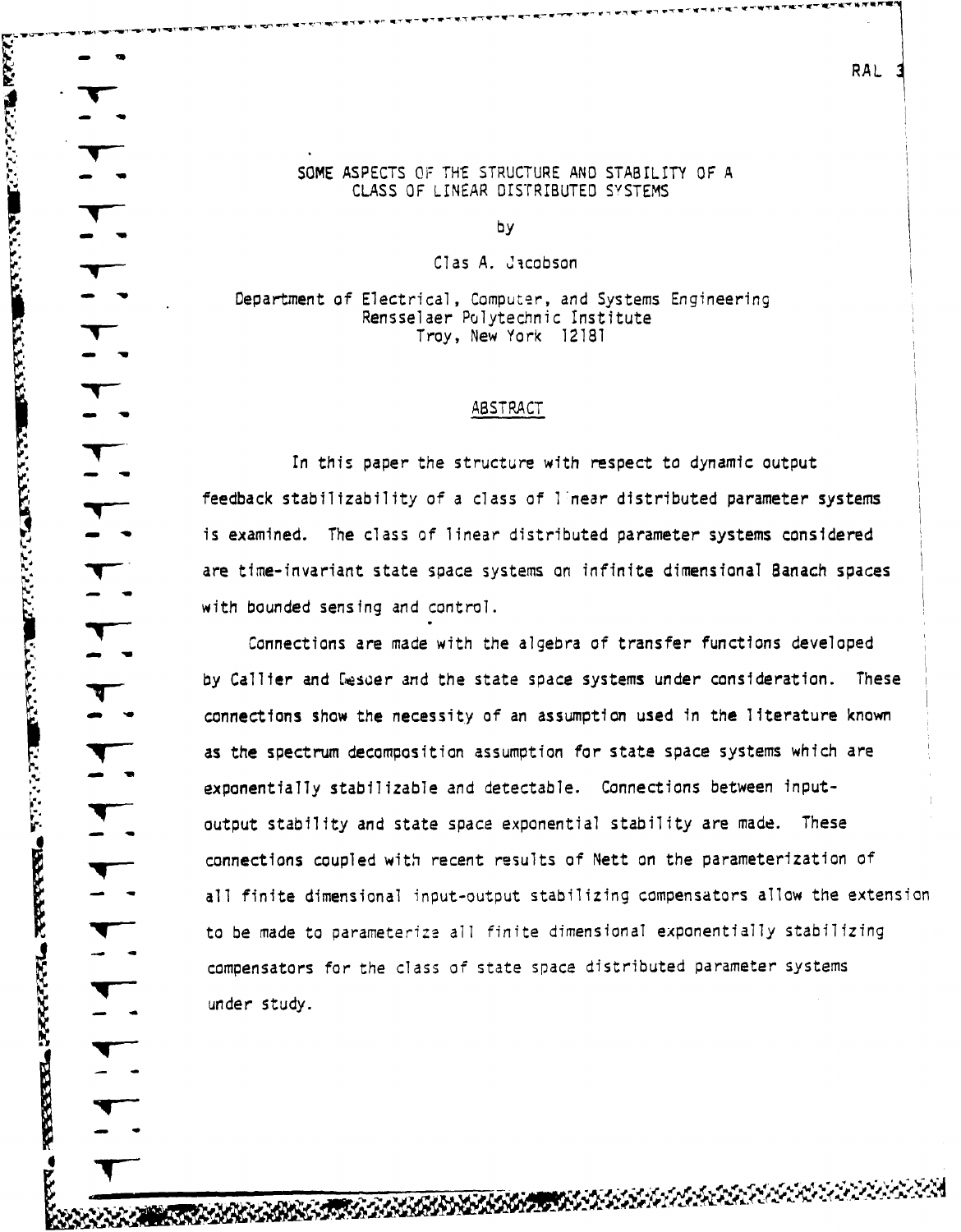## THE FRACTIONAL REPRESENTATION APPROACH TO ROBUST LINEAR FEEDBACK DESIGN: A SELF-CONTAINED EXPOSITION

by Carl N. Nett Oept. of ECSE RPI Troy, NY 12T81

## ABSTRACT

The problem uf robust linear feedback design is addressed via fractional representation theory. As such, the results presented here apply to many classes of MIMO .irear systems of engineering interest, including multidimensional, distributed, time-varying, and discrete-time systems.

The exposition is essentially self-contained and begins with a consolidation and slight extension of previous work in the area of fractional representation theory. The theory is then extended to encompass the problem of robust regulation, which consists of tracking and. disturbance rejection in the face of plant uncertainty. In particular, a necessary and sufficient condition for robust requiation is derived in the form of an internal model principle, from which it follows that robust tracking is equivalent to robust disturbance rejection. The set of all robust regulators of a given plant is then characterized in terms of the set of all stabilizing controllers of a related plant. This allows development of an explicit affine parameterization of the set of all robust regulators of a given plant. This result appears to be particularly useful in the design of optimal sensitivity requiators, as it is shown that such a design can be formulated in terms of an optimal sensitivity stabilizing controller of a related plant.

**EXPERIENCE AND EXPLOSIT** 

**HARANDER**